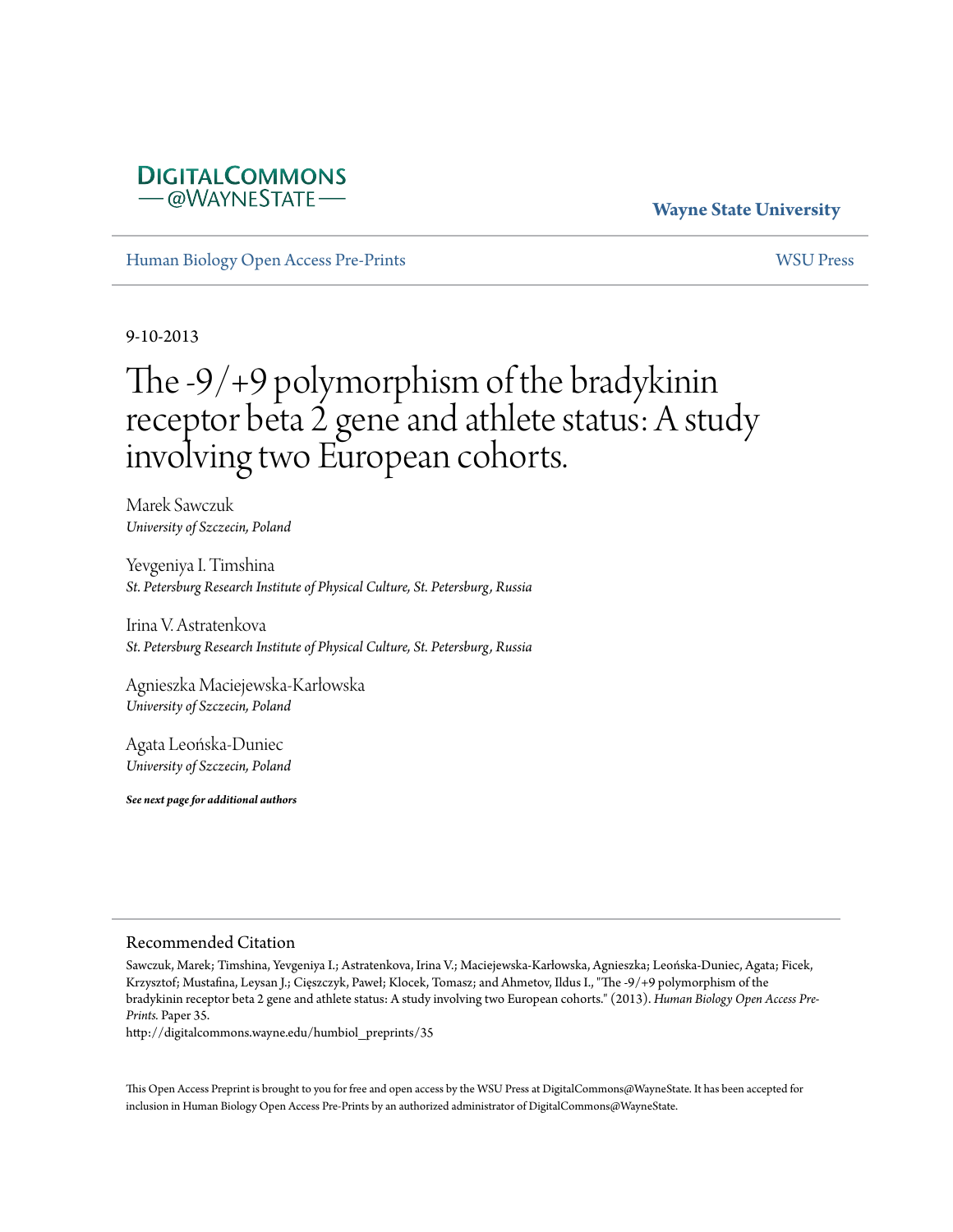#### **Authors**

Marek Sawczuk, Yevgeniya I. Timshina, Irina V. Astratenkova, Agnieszka Maciejewska-Karłowska, Agata Leońska-Duniec, Krzysztof Ficek, Leysan J. Mustafina, Paweł Cięszczyk, Tomasz Klocek, and Ildus I. Ahmetov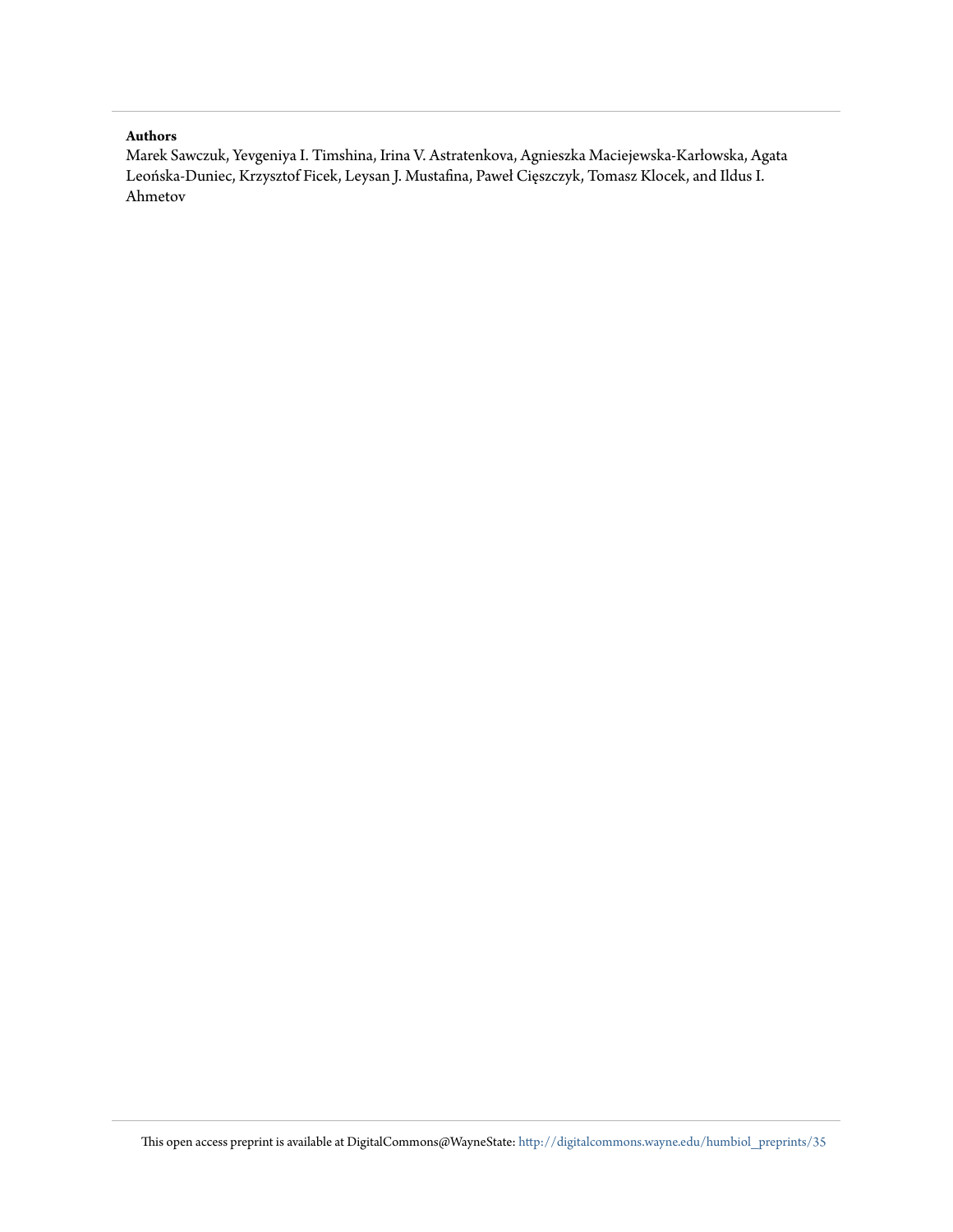## **The -9/+9 polymorphism of the bradykinin receptor beta 2 gene and athlete status: A study involving two European cohorts.**

Marek Sawczuk<sup>1,7</sup>, Yevgeniya I. Timshina<sup>2</sup>, Irina V. Astratenkova<sup>2</sup>, Agnieszka Maciejewska-Karłowska<sup>1,7</sup>, Agata Leońska-Duniec<sup>1,3</sup>, Krzysztof Ficek<sup>1</sup>, , Leysan J. Mustafina<sup>5,6</sup>, Paweł Cięszczyk<sup>3</sup>, Tomasz Klocek<sup>4</sup>, Ildus I. Ahmetov<sup>2,5,6</sup>

<sup>1</sup>Faculty of Physical Culture and Health Promotion, University of Szczecin, Al. Piastow 40B, 71-065 Szczecin, Poland.

<sup>2</sup>Sports Genetics Laboratory, St. Petersburg Research Institute of Physical Culture, Ligovsky Ave 56E, 191040, St Petersburg, Russia

<sup>3</sup>Faculty of Tourism and Recreation, Academy of Physical Education and Sport, Ul. Kazimierza Gorskiego 1, 80-336, Gdansk, Poland

<sup>4</sup> Faculty of Physical Education and Sport, Academy of Physical Education, Al. Jana Pawła II 78, 31-571 Krakow,

<sup>5</sup>Laboratory of Molecular Genetics, Kazan State Medical University, Tolstoy Str. 6/30, 420012, Kazan, Russia

6 Sport Technology Education Research Laboratory, Volga Region State Academy of Physical Culture, Sport and Tourism, Universiade Village 33, 420138 Kazan, Russia

<sup>7</sup>Department of Genetics, Faculty of Biology, University of Szczecin, Ul. Felczaka 3c, 71-

412, Szczecin, Poland

**Acknowledgments:** This work was partly supported by grant from the Polish Ministry of Science and Higher Education (contract number 404 166334).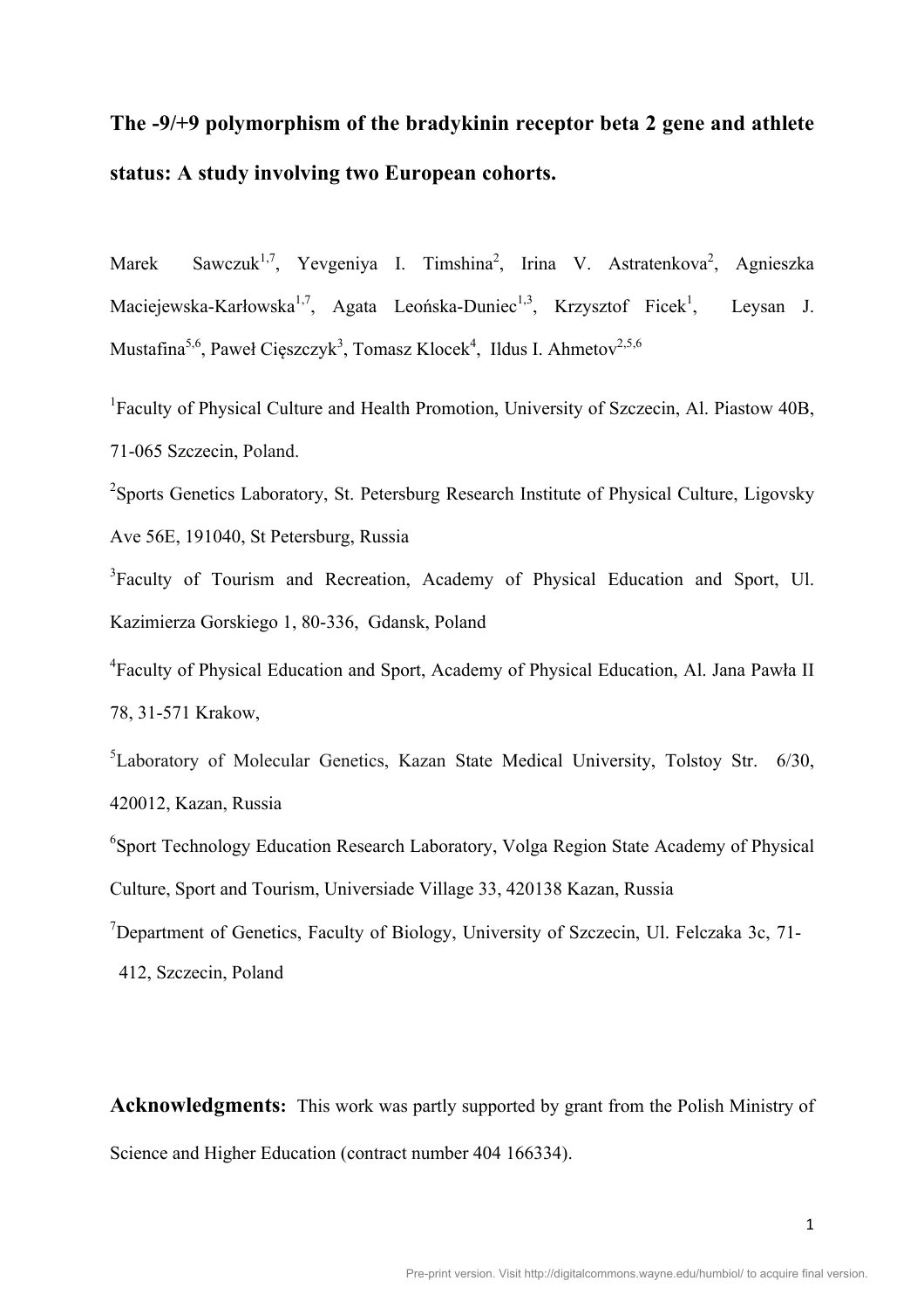**Key words:** *BDKRB2,* polymorphism, athletic performance, European

**Running title:** *BDKRB2* gene polymorphism in European athletes

#### **Abstract**

**Background**: Previous studies concerning the relevance of the *BDKRB2* gene polymorphisms revealed that the absence (–9 allele) of a 9 base pair sequence in exon 1 of the *BDKRB2* gene is correlated with higher skeletal muscle metabolic efficiency, glucose uptake during exercise, as well as endurance athletic performance. **Aim**: The aim of the study was to investigate the association between the *BDKRB2* -9/+9 polymorphism and elite athletic status in two cohorts of east-European athletes. Therefore, we examined the genotype distribution of the *BDKRB2*  9/+9 polymorphic site in a group of Polish athletes and confirmed the results obtained in a replication study of Russian athletes.. **Methods**: Three hundred and two Polish athletes and 684 unrelated sedentary controls as well as 822 Russian athletes and 507 unrelated sedentary volunteers were recruited for this study. All samples were genotyped for the -9/+9 polymorphism within exon 1 of the *BDKRB2* gene using a polymerase chain reaction (PCR). Significance was assessed by χ2 analysis with Bonferroni's correction for multiple testing. **Results**: We have not found any statistical difference in the -9/+9 genotype and allele frequencies in two groups of athletes divided into four subgroups, i.e. endurance, sprintendurance, sprint-strength and strength athletes, when compared with controls. There weren't any significant differences found in allele frequencies ( $P = 0.477$ ) and genotype distribution  $(P = 0.278)$  in the initial and replication studies. **Conclusion**: No association was found between the *BDKRB2* -9/+9 polymorphism and elite athletic status in two cohorts of east-European athletes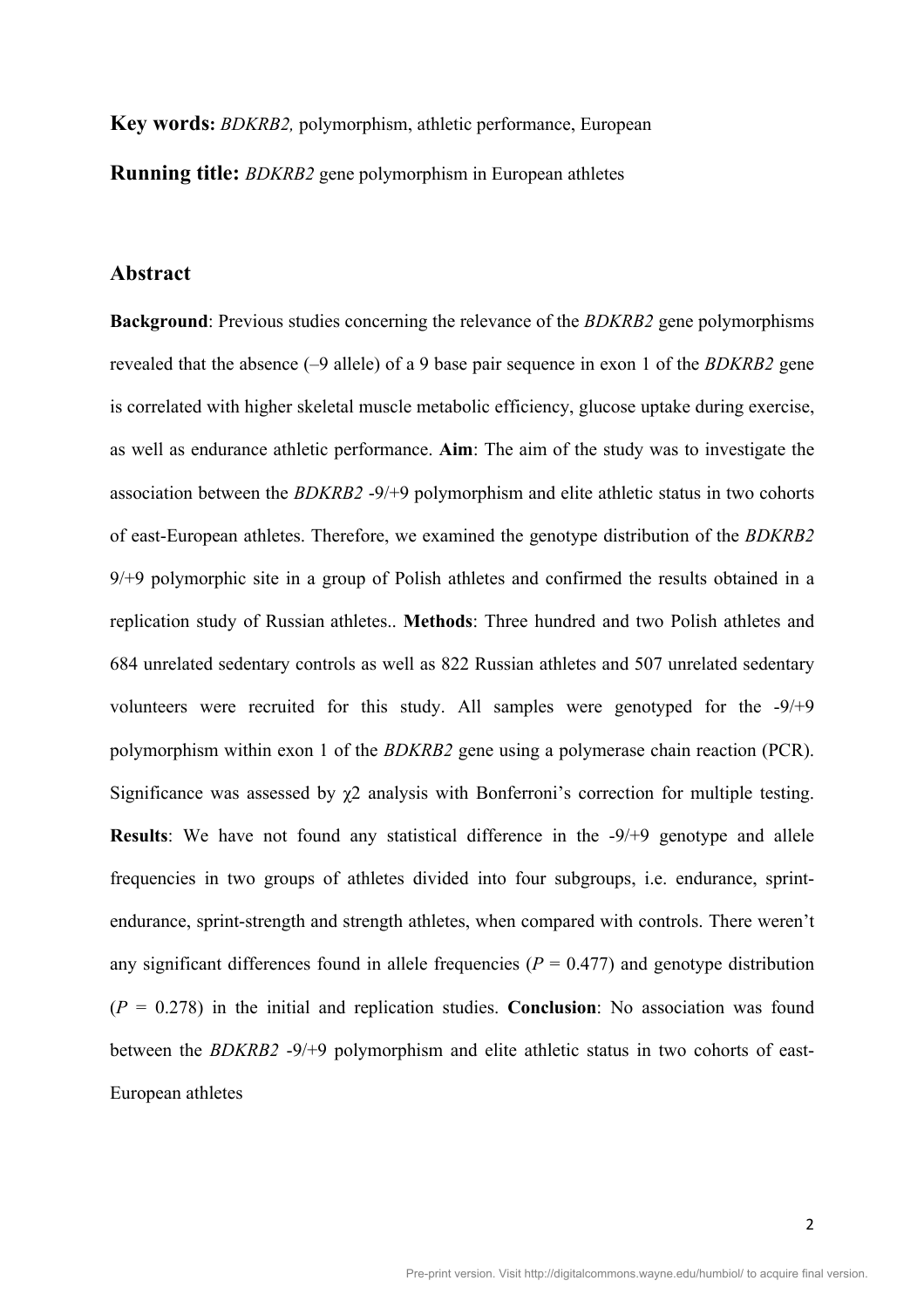## **Introduction**

The angiotensin-converting enzyme (ACE) plays a significant role in circulatory homeostasis. It is a key component of the renin-angiotensin system (RAS), being responsible for the production of a vasoconstrictor, angiotensin II. Moreover, it is a very important part of the kallikrein-kinin system (KKS) where ACE degrades kinins into inactive peptide fragments (Moreau et al., 2005, Jones and Woods, 2003). One of these is the vasodilator bradykinin, an efficacious, short-lived effector of a class of peptides known as kinins, released from kininogenes by proteolytic activity of kallikreins (Kammerer et al., 1995; Prado et al., 2002). It participates in multiple physiological and pathological processes including vascular dilation, increased vascular permeability, angioedema, smooth muscle contraction, pain, inflammation, neurotransmission as well as cell proliferation (Kammerer et al., 1995; Braun et al., 1995). Regoli and Barabé (1980) suggested that bradykinin acts via two plasma membrane receptors, named the bradykinin  $β_1$  receptor (BDKRB1) and the bradykinin  $β_2$  receptor (BDKRB2). The majority of bradykinin physiological effects are mediated by activation of the cell surface BDKRB2, which exhibit high affinity for kallidin (Lys-bradykinin) and bradykinin (Kammerer et al., 1995).

The activation of the BDKRB2 results in increased skeletal muscle glucose uptake during exercise, muscle blood flow and endurance performance (Dietze et al., 1996, Henriksen et al., 1999). Additionally, the production of the vasodilator nitric oxide (NO) from arginine by the enzyme nitric oxide synthase (NOS) has been observed (Rett et al., 1990; Shen et al., 1995; Mayfield et al., 1996). It is indicated, that NO is one of the key substances that influences blood pressure and basal vascular tone (Quyyumi et al., 1995; Kimura et al., 2003).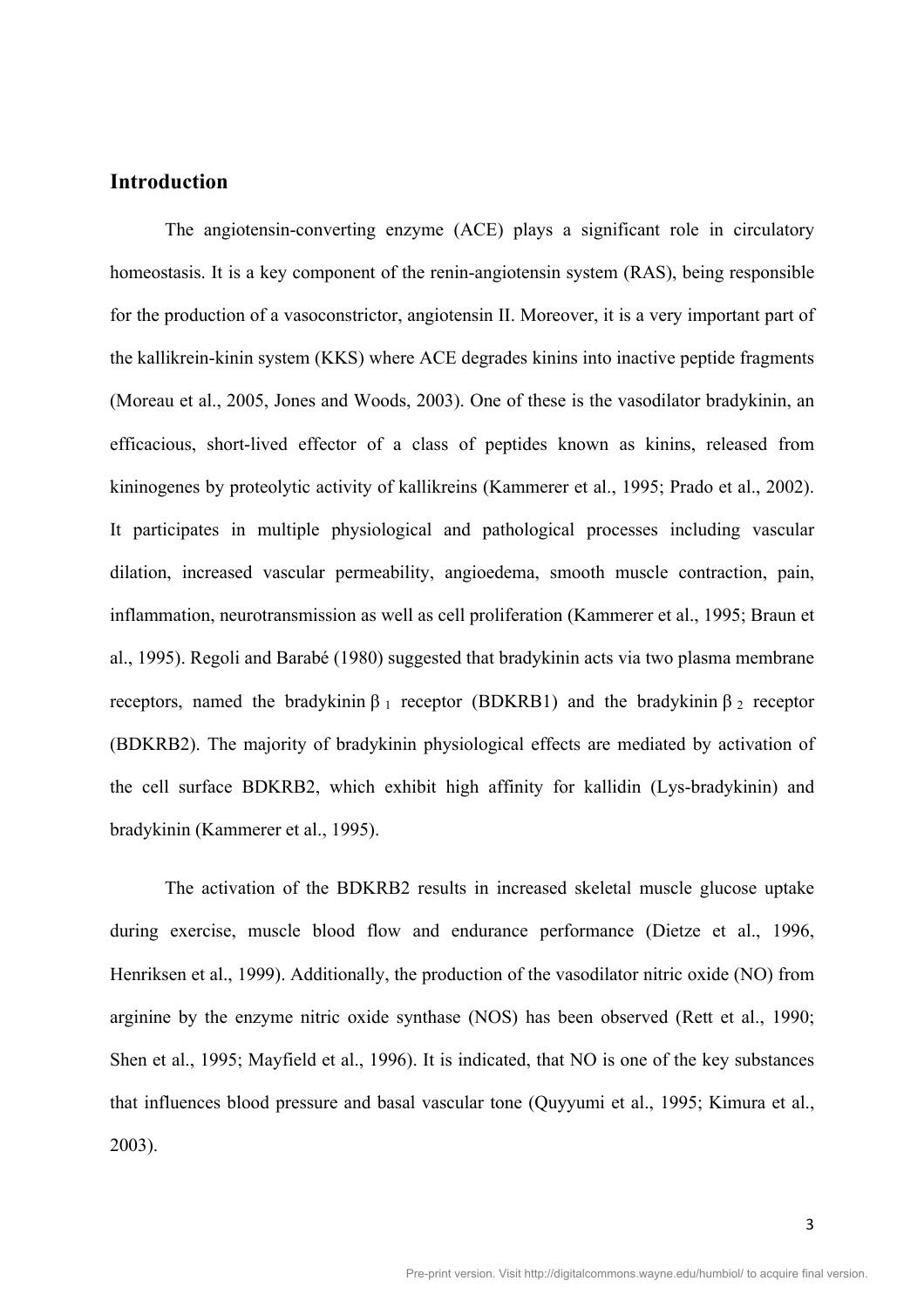The bradykinin β2 receptor is encoded by a single-copy of the *BDKRB2* gene and is expressed in most human tissues (Braun et al., 1995; Kammerer et al., 1995; Prado et al., 2002). Ma et al. (1994) localized the *BDKRB2* gene on chromosome 14q32. A three-exon structure for human *BDKRB2* gene has been revealed, with the coding region in exons 2 and 3 (Kammerer et al., 1995). Previous studies on the gene sequence have shown that it is characterized by 1 polymorphism in the promoter region and 3 polymorphic sites located in each of the three exons (Kammerer et al., 1995; Braun et al., 1995). The insertion/deletion polymorphism (-9/+9, rs5810761) in exon 1 has been mainly studied in the context of associations between genotypes and physical performance, as well as hypertension and cardiovascular diseases (Hallberg et al., 2003; Fu et al., 2004; Saunders et al., 2006; Williams et al., 2004). The  $-9$  as opposed to the  $+9$  allele, is associated with increased gene transcription and higher receptor mRNA expression (Braun et al., 1996; Lung, et al., 1997).

Individuals with the  $+9$  / $+9$  genotype were characterized by the lowest levels of the BDKRB2 and showed the greatest increase in left ventricular mass as well as less left ventricular mass regression compared with other genotypes (Halberg et al., 2003). The presence of the BDKRB2 +9 allele was related with cardiovascular risk and increase in blood pressure associated with hypertension (Dhamrait et al., 2003). Increased activity of the BDKRB2 what is observed for the -9 allele carries may be involved in determining endurance performance (Saunders et al., 2006).

These conclusions seem to be supported by Williams et al. (2004), who have demonstrated that the absence  $(-9)$ , rather than the presence  $(+9)$ , of a 9 base pair  $(bp)$ sequence in exon 1 of the *BDKRB2* gene is strongly associated with higher skeletal muscle metabolic efficiency, as well as endurance athletic performance. Additionally, Saunders et al. (2006) have confirmed that variants of the *BDKRB2* gene which contribute to increased the KKS activity are associated with the endurance performance of South African triathletes.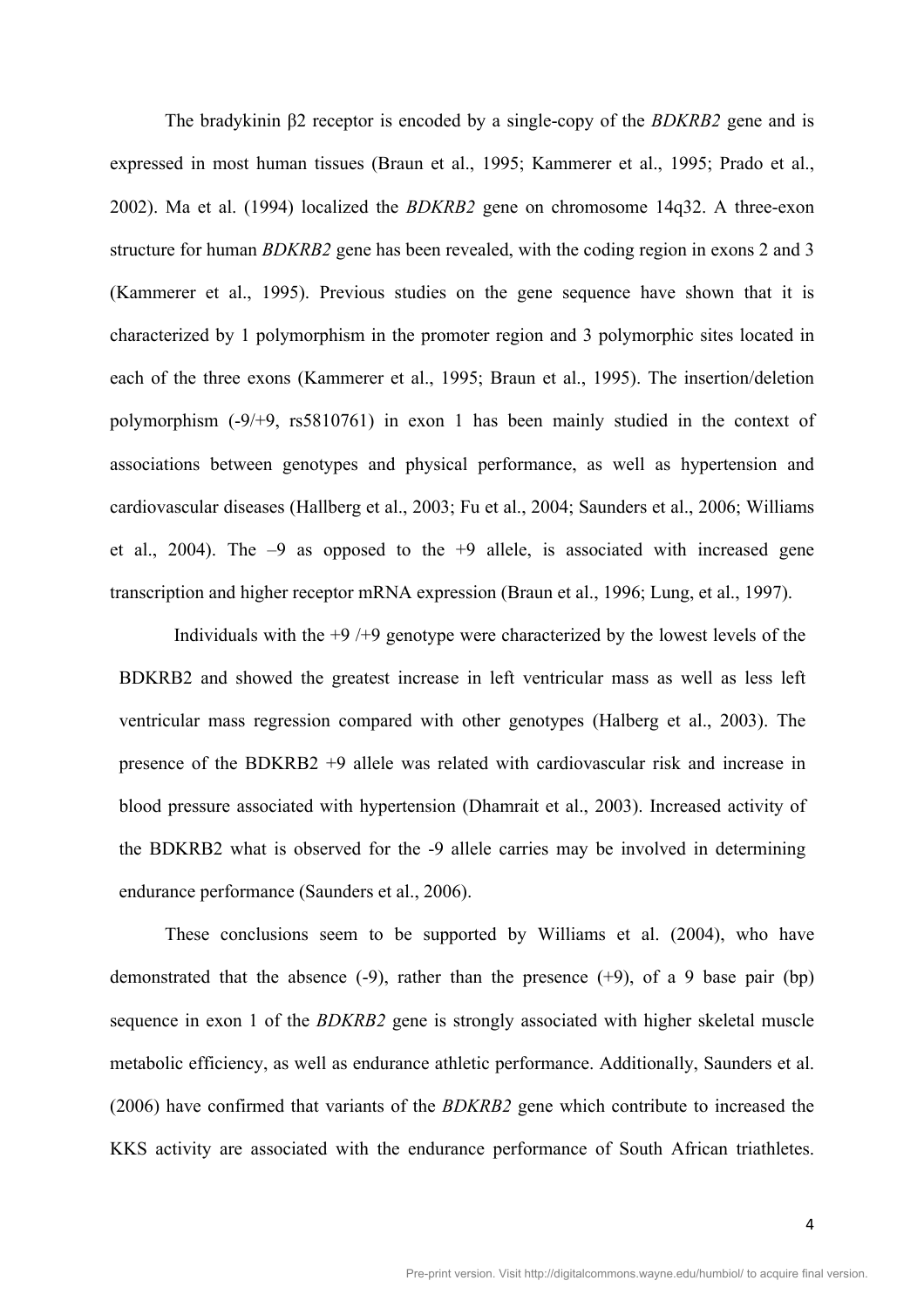Previous studies have also shown that the  $+9/+9$  genotype is strongly associated with left ventricular (LV) growth response in normotensive males undergoing physical training and change in LV mass in response to antihypertensive treatment (Hallberg et al., 2003). The aim of the study was to investigate the association between *BDKRB2* -9/+9 polymorphism and elite athletic status in two cohorts of east-European athletes. Therefore, we examined the genotype distribution of *BDKRB2* 9/+9 polymorphic site in a group of Polish athletes and confirmed the results obtained in a replication study of Russian athletes. The athletes were divided into four groups, covering a spectrum from the more endurance-oriented to the more strength-oriented (power-oriented) disciplines, according to the following values: relative aerobic/anaerobic energy system contribution, time of competitive exercise performance and intensity of exertion in each sport.

#### **Materials and Methods**

The experimental procedures were conducted in accordance with the set of guiding principles for reporting the results of genetic association studies defined by the STrengthening the REporting of Genetic Association studies (STREGA) Statement (Little et al. 2009).

#### **Subjects and controls**

The initial association study was done in a group of 302 Polish athletes of the highest nationally competitive standard (age  $27.8 \pm 7.1$ , yr, male n = 221 and female n = 81). The athletes were prospectively stratified into four groups according to the values of relative anaerobic/aerobic energy system contribution, time of competitive exercise performance and intensity of exertion in each sport. The first group, designated as endurance athletes, consisted of athletes ( $n = 26$ ) with predominantly aerobic energy production (duration of exertion over 30 minutes, intensity of exertion moderate). This group included triathletes  $(n = 4)$ , race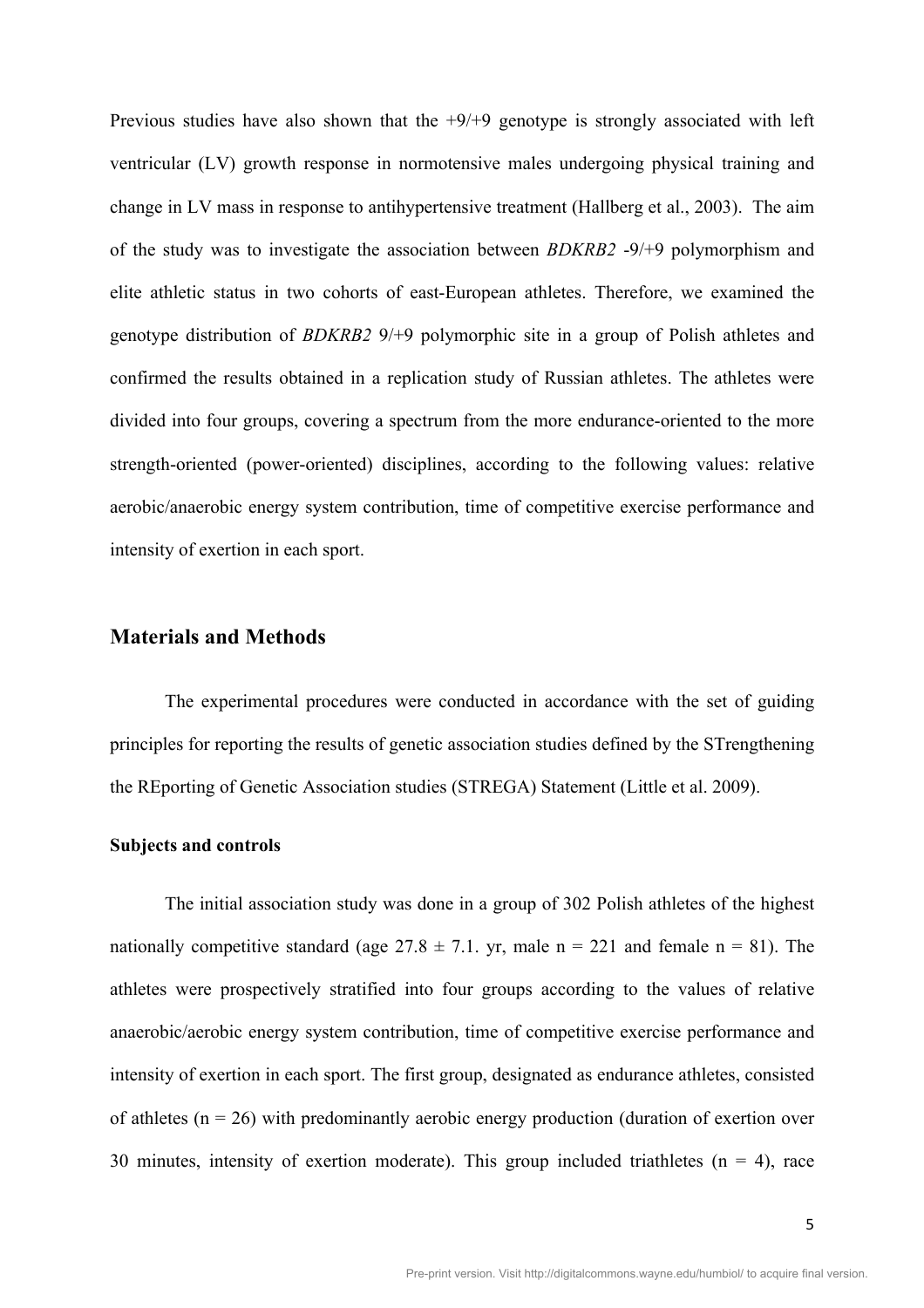walkers ( $n = 6$ ), road cyclists ( $n = 14$ ) and 15-50 km cross-country skiers ( $n = 2$ ). The second group, designated as strength-endurance athletes ( $n = 66$ ), was comprised of athletes whose sports utilise mixed anaerobic/aerobic energy production, with a duration of exertion ranging from 5 to 30 minutes and a moderate to high intensity of exertion. This group included rowers  $(n = 41)$ , 3-10 km runners  $(n = 17)$  and 800-1500 m swimmers  $(n = 8)$ . The third group (sprint-strength athletes;  $n = 110$ ) also included athletes with mixed energy production, but when compared to the second group, the time of competitive exercise performance was shorter (1-5 minutes; in the case of combat sports, the duration of a single bout of competition was taken into account), while the intensity of exertion was higher and the balance between anaerobic/aerobic energy production was shifted towards the anaerobic system. This group was comprised of kayakers (n = 10), 800-1500 m runners (n = 7), 200-400 m swimmers (n = 3), judokas (n = 13), wrestlers (n = 41), boxers (n = 19) and fencers (n = 17). The fourth group (strength athletes) consisted of athletes ( $n = 100$ ) with predominantly anaerobic energy production (duration of exertion < 1 minute, intensity of exertion submaximal to maximal): 100-400 m runners (n = 29), powerlifters (n = 22), weightlifters (n = 20), throwers (n = 14) and jumpers ( $n = 15$ ).

All Polish athletes recruited for this study were ranked in the top 10 nationally in their respective discipline. The study population included 63 athletes classified as 'top-elite' (gold medallists in the World and European Championships, World Cups or Olympic Games) and 149 athletes classified as 'elite' (silver or bronze medallist in the World and European Championships, World Cups or Olympic Games). The others  $(n = 90)$  were classified as 'subelite' (participants in international competitions). Various methods were used to obtain the samples, including: targeting national teams and providing information to national coaching staff and athletes attending training camps.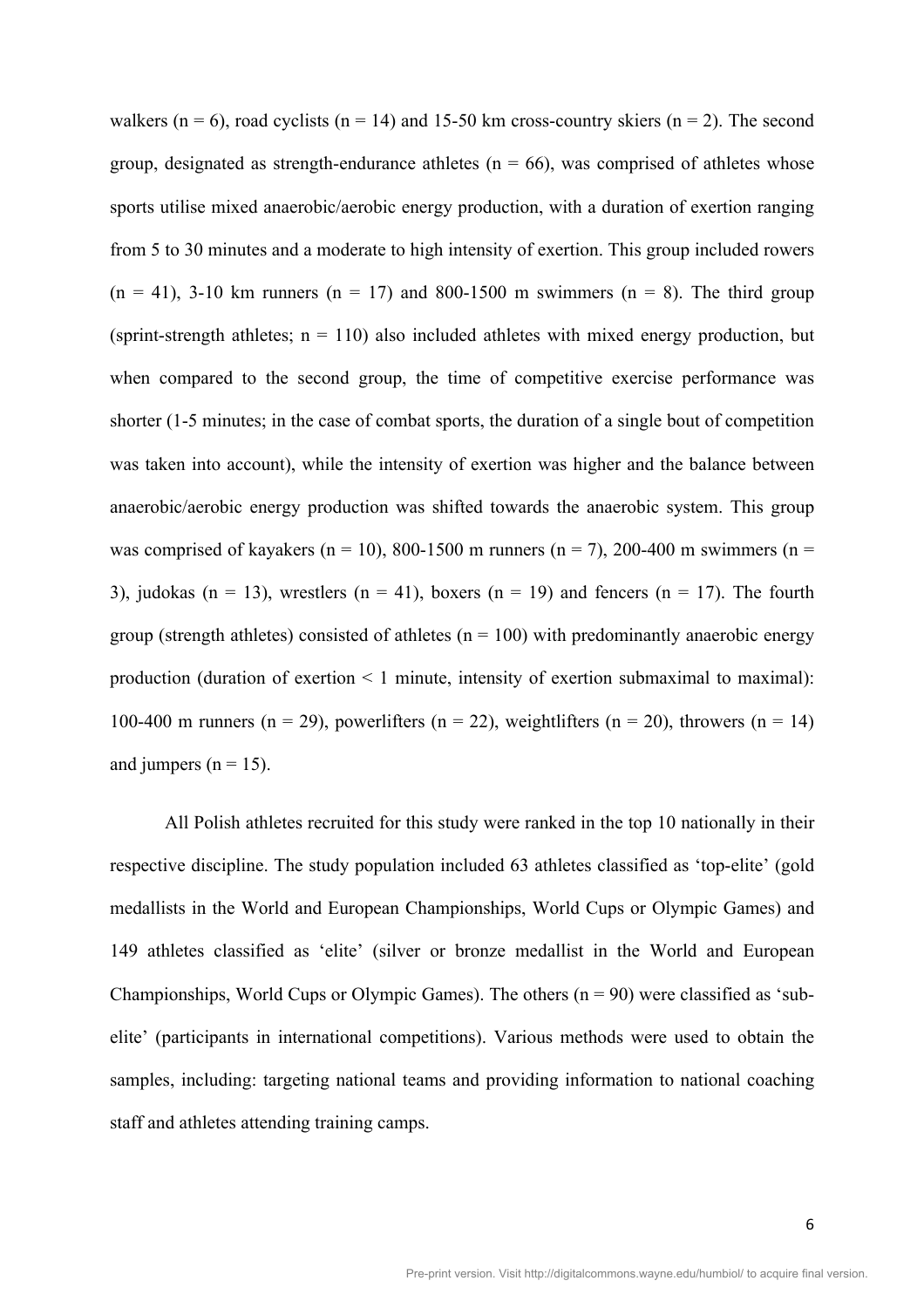Control samples were prepared from 684 unrelated, sedentary volunteers (students of the University of Szczecin, aged 19–23; 153 females and 531 males; age  $24.3 \pm 0.2$  yr). All athletes and controls were Caucasian to reduce the possibility of racial gene skew and to overcome any potential problems due to population stratification. The procedures followed in the study were approved by the Pomeranian Medical University Ethics Committee. All participants gave informed consent to genotyping with the understanding that it was anonymous and obtained results would have confidential status.

The replication study was done in 822 Russian athletes of a nationally competitive standard (286 females and 536 males; age  $25.3 \pm 0.2$  yr). The athletes were divided into four groups according to the parameters established for the initial association study. The group of endurance athletes ( $n = 100$ ) included biathletes ( $n = 39$ ), cross-country skiers ( $n = 44$ ) and long-distance (5-25 km) swimmers ( $n = 17$ ). The group of strength-endurance athletes ( $n =$ 95) consisted of rowers ( $n = 76$ ), 3-10 km runners ( $n = 5$ ), 800-1500 m swimmers ( $n = 9$ ) and 5-10 km skaters ( $n = 5$ ). The group of sprint-strength athletes ( $n = 530$ ) was comprised of kayakers (n = 34), 800-1500 m runners (n = 3), 200-400 m swimmers (n = 37), boxers (n = 25), wrestlers (n = 112), alpine skiers (n = 19), short trackers (n=22), 1,5-3 km speed skaters  $(n = 7)$ , fencers  $(n = 60)$ , football players  $(n = 82)$ , ice hockey players  $(n = 70)$  and artistic gymnasts (n = 59). The strength athletes group (n = 97) consisted of 100-400 m runners (n = 10), 500-1000 m skaters (n = 13), 50-100 m swimmers (n = 28), weightlifters (n = 34), throwers ( $n = 5$ ), jumpers ( $n = 7$ ). There were 364 athletes classified as 'elite' (ranked in the top 10 nationally), of whom 105 were 'top-elite' athletes (award winners of the World and European Championships, World Cups or Olympic Games). There were 272 athletes classified as 'sub-elite' (participants in international competitions). The others ( $n = 186$ ) were classified as 'non-elite' athletes, being regional competitors with no less than four years experience participating in their sports.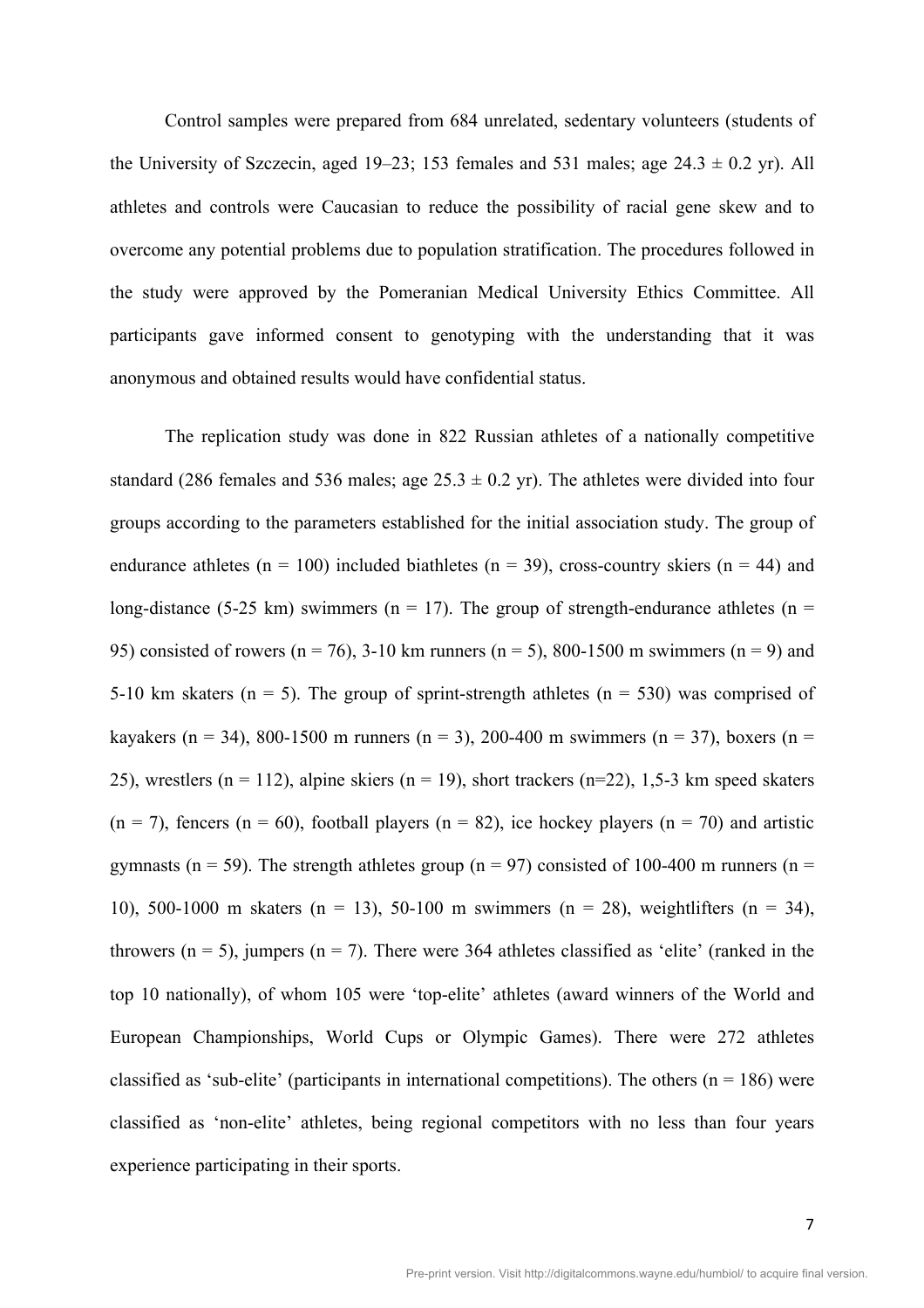Controls were 507 healthy, unrelated citizens (354 females and 153 males; age 22.1  $\pm$ 0.2 yr) of St. Petersburg and Surgut without any competitive sport experience. The geographic ancestry of the athletes and control groups was self-reported. The athletes and control groups were all Caucasian (predominantly Russians). The University of St. Petersburg Ethics Committee approved the study, and written informed consent was obtained from each participant.

#### **Genetic Analyses**

In the Polish study, genomic DNA was extracted from the buccal cells using a GenElute Mammalian Genomic DNA Miniprep Kit (Sigma, Germany) according to the manufacturer's instructions.

In the Russian study, genotyping was performed on DNA samples obtained from epithelial mouth cells by alkaline extraction (Bolla et al., 1995) or with a DNK-sorb-A sorbent kit according to the manufacturer's instructions (Central Research Institute of Epidemiology, Russia), depending on the method of sample collection (buccal swab or scrape).

All samples were genotyped for the -9/+9 polymorphism within exon 1 of the *BDKRB2* gene using a polymerase chain reaction (PCR). The 100 and/or 91 bp fragments of the gene were amplified by PCR using the forward primer 5'- TCTGGCTTCTGGGCTCCGAG-3' and the reverse primer 5'- AGCGGCATGGGCACTTCAGT- 3' as recommended by Williams et al. (2004). The reaction was carried out in a total volume of 10  $\mu$ l containing: 1.5 mM MgCl<sub>2</sub>, 0.75 mM of each dNTP (Novazym, Poland or Sibenzyme, Russia), 4 pM of each primer (Genomed, Poland or Lytech, Russia), 0.5 U of Taq DNA polymerase (Sigma, Germany or Sibenzyme, Russia), and 1  $\mu$ l (30–50 ng) of genomic DNA. After the first 5 min step at 94 °C, 35 cycles of amplification were performed by using denaturation at 94 °C for 30 s, annealing at 62 °C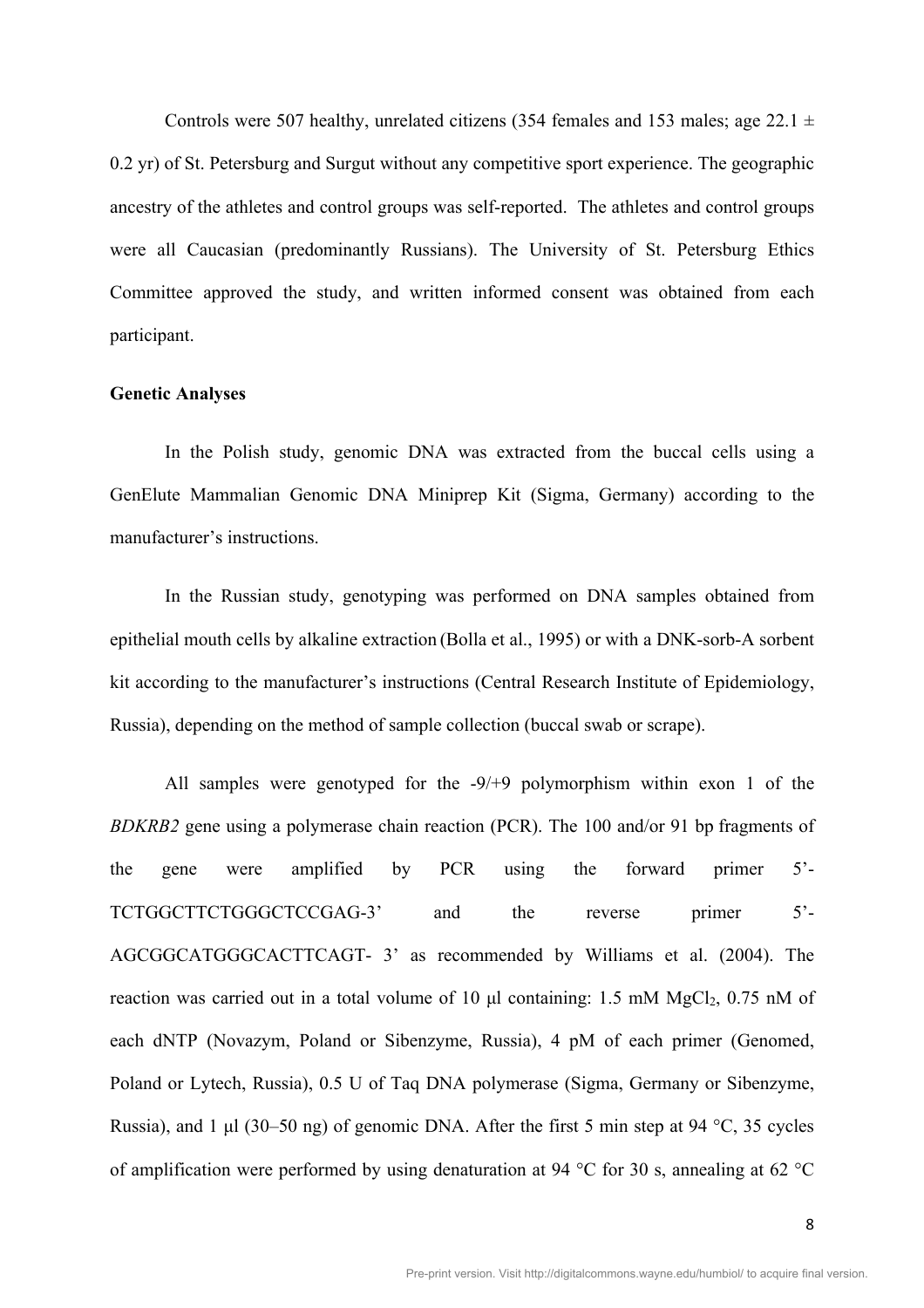for 1 min, and elongation at 72 °C for 30 s and a final cycle at 72 °C for 10 min. The amplified PCR fragments were separated by 7.5 % polyacrylamide gel electrophoresis, stained with ethidium bromide, and visualized in UV light.

#### **Statistical Analysis**

The STATISTICA statistical package, version 7.0, was used to perform all statistical evaluations. A χ2 test was used to compare the *BDKRB2* -9/+9 alleles and genotype frequencies between athletes and control subjects. Bonferroni's correction for multiple testing was performed by dividing the p value (0.05) with the number of tests.

## **Results**

The results of the genotype distribution of the -9/+9 *BDKRB2* in Polish and Russian athletes and controls met Hardy-Weinberg expectations  $(P > 0.05$  in all groups tested separately). *BDKRB2* genotype distribution results of the Polish control group  $(+9/+9 -$ 28.8%;  $+9/-9 - 50.7\%$ ;  $-9/-9 - 20.5\%$ ) and Russian control group  $(+9/+9 - 29.4\%$ ;  $+9/-9 49.5\%$ ;  $-9/-9 - 21.1\%$ ) were similar to those reported in previous studies on Caucasian populations (Braun et al., 1996; Brull et al., 2001; Lung et al., 1997; Williams et al., 2004). There were no significant differences in the *BDKRB2* genotype and allele frequencies between males and females amongst both athletes and controls of both ethnic groups (data not shown).

The initial association study done in the Polish athlete group (Table 1) revealed that the genotype distributions ( $P = 0.739$ ) and allele frequencies (47.02 % vs. 45.83 %;  $P = 0.626$ ) of the *BDKRB2* -9/+9 did not differ between athletes and sedentary controls. Any observed differences were not statistically significant when considering the frequency of the –9 allele in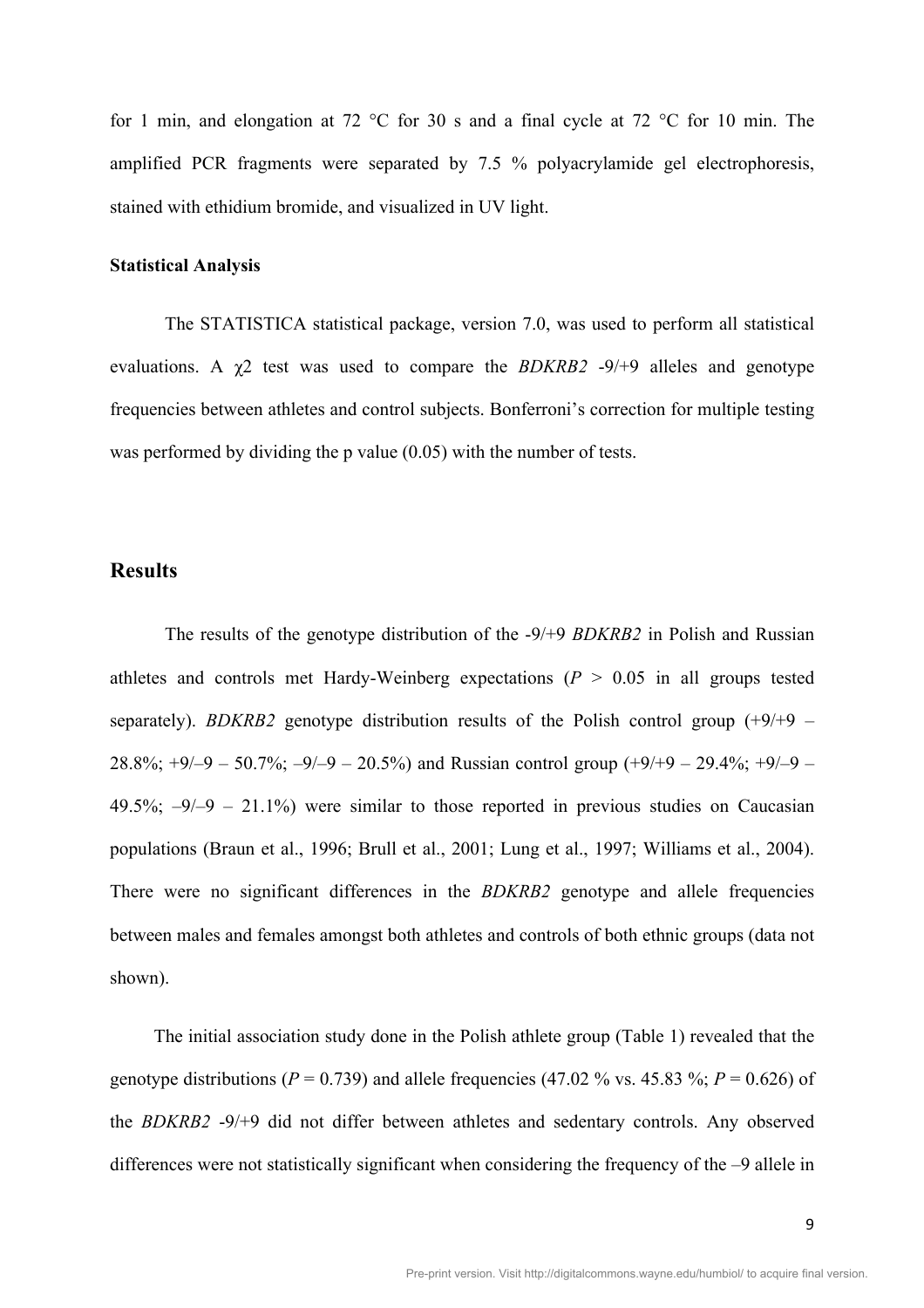the four groups of athletes separately, i.e. endurance athletes  $(42.31\%; P = 0.616)$ , strengthendurance athletes (45.45%;  $P = 0.933$ ), sprint-strength athletes (47.73%;  $P = 0.601$ ) and strength athletes (48.50%;  $P = 0.479$ ).

Statistically significant differences in genotype distribution were also not observed in the whole cohort of Polish athletes  $(+9/49 - 26.50\%, +9/-9 - 53.00\%, -9/-9 - 20.50\%; P =$ 0.626) nor in each group separately, i.e. groups of endurance athletes  $(P = 0.812)$ , sprintendurance athletes ( $P = 0.940$ ), sprint-strength athletes ( $P = 0.763$ ) and strength athletes ( $P = 0.940$ ) 0.442) when compared with controls.

The same conclusion to the initial study was obtained in the replication study (Table 2). The differences in the –9 allele frequencies between all Russian athletes and controls did not reach statistical significance (46.90% vs. 45.86 %;  $P = 0.321$ ). The differences in the –9 allele frequencies were also not statistically significant in the endurance athletes (45.50%;  $P =$ 0.938), strength-endurance athletes (45.80%;  $P = 1.000$ ), sprint-strength athletes (46.89%;  $P =$ 0.670) and strength athletes (49.48%;  $P = 0.353$ ) compared to controls group separately.

The genotype distributions of the *BDKRB2* +9/-9 in all Russian athletes  $(+9/+9 -$ 26.4%,  $+9/-9 - 53.4\%$ ,  $-9/-9 - 20.2\%$ ;  $P = 0.404$ ) were not different to controls, nor were endurance athletes ( $P = 0.804$ ), sprint-endurance athletes ( $P = 0.932$ ), sprint-strength athletes  $(P = 0.257)$  and strength athletes  $P = 0.648$ ) when compared with controls  $(+9/+9 - 29.4\%$ ;  $+9/-9 - 49.5\%$ ;  $-9/-9 - 21.1\%$ ).

Taking the results of the initial and replication studies into consideration together (Table 3), significant differences in the frequency of the –9 allele were not found in the whole cohort of Polish and Russian athletes when compared with the controls  $(46.93\% \text{ vs. } 45.84\%; P =$ 0.477). The same situation was observed when comparing the differences of genotype distribution between all Polish and Russian athletes and controls  $(+9/+9 - 26.4\%; +9/-9 -$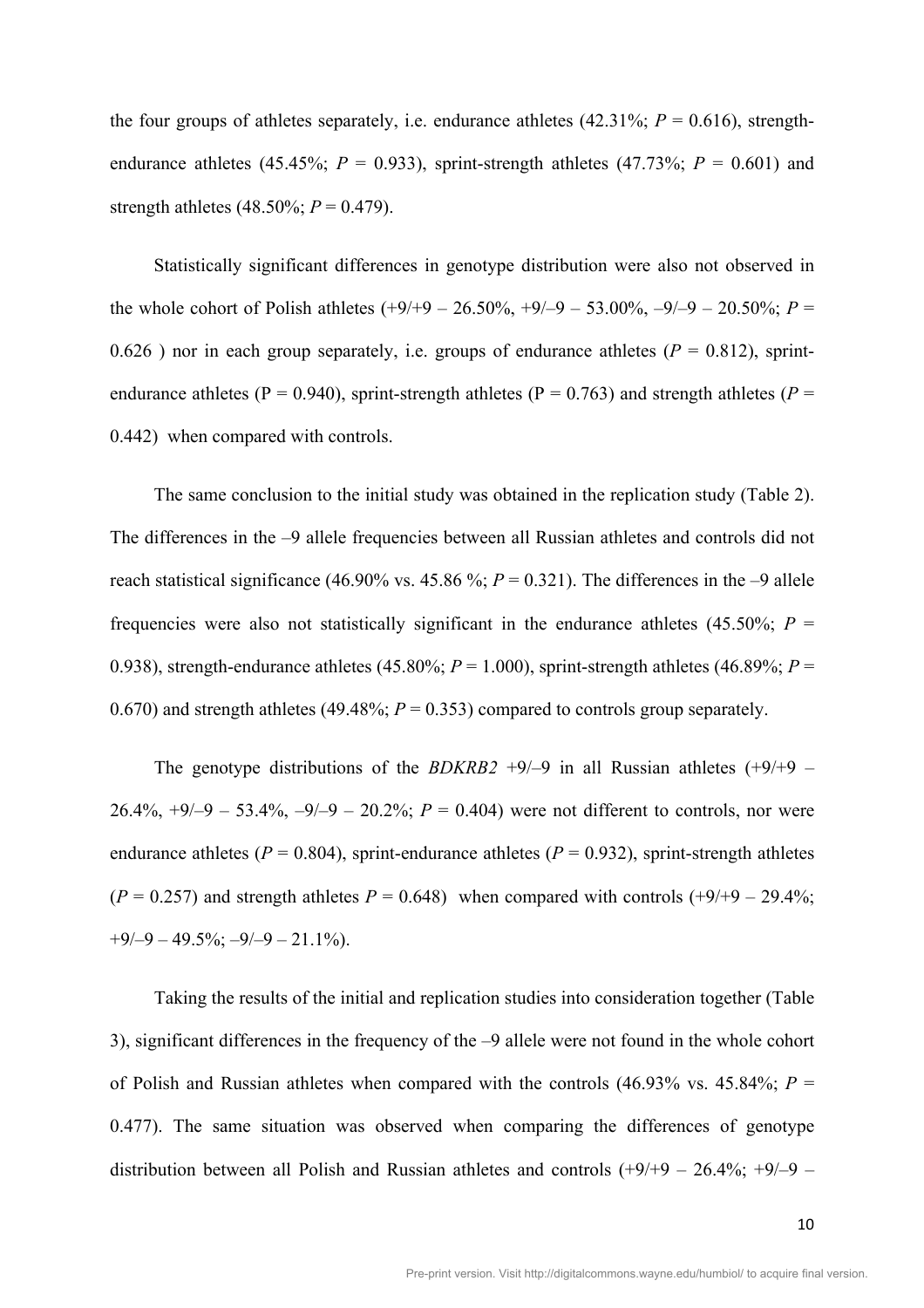53.3%;  $-9/-9 - 20.3\%$  vs.  $+9/+9 - 29.1\%$ ;  $+9/-9 - 50.2\%$ ;  $-9/-9 - 20.7\%$ ;  $P = 0.278$ ). Within the four groups of athletes, the –9 allele frequency and the genotype distribution of the *BDKRB2* -9/+9 no statistical significance differences were observed when compared with controls.

To recognize the correlation between the -9/+9 *BDKRB2* polymorphism and athletic status we investigated the genotype distribution and allele frequency in four subgroups of athletes, i.e. top elite, elite, sub-elite and non-elite athletes (Table 4). There were no significant differences in the *BDKRB2* genotype and allele frequencies between each Polish and Russian subgroup, nor among controls of either ethnic group.

#### **Discussion**

The present report is a genetic case-control association study in which we examined the genotype distribution of the *BDKRB2* 9/+9 polymorphism in a group of Polish athletes and confirmed the results obtained in a replication study of Russian athletes. Our main findings were 1) neither the *BDKRB2* -9 and +9 alleles nor the *BDKRB2* -9/+9 genotypes were significantly more frequent among four groups of Polish and Russian athletes of different metabolic demands than in controls and 2) a lack of association between athletes of different competitive levels was observed when genotype and allele frequencies were compared among the top-elite, elite and sub-elite athletes and controls in initial and replication studies.

Reports regarding the connection between the *BDKRB2* +9/–9 polymorphism and sport performance level are still limited. Prior to this study, only a few reports were concerned with the role of the *BDKRB2* gene for sport performance. The literature data showed that the -9 allele of a *BDKRB2* gene is linked with increased gene transcription and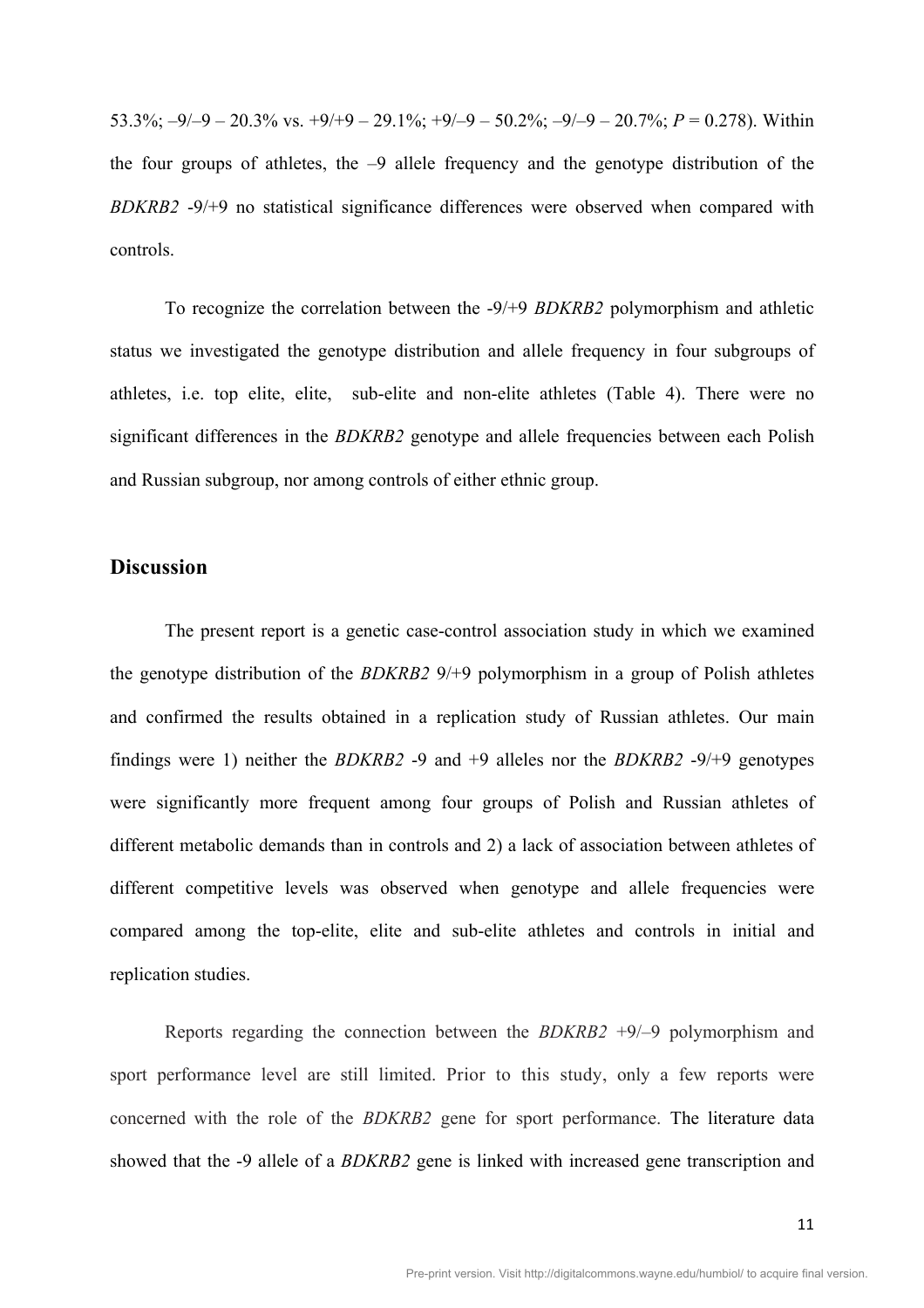higher receptor mRNA expression (Braun et al., 1996; Lung, et al., 1997). Williams et al. (2004) suggested that the –9 allele of *BDKRB2* gene is associated with higher skeletal muscle metabolic efficiency. What is more, the analysis revealed a linear trend of increasing –9 allele frequency with distance run in 81 Olympic standard track athletes, which seems to prove the importance of the –9 allele of *BDKRB2* gene for endurance athletic performance.

This finding seems to be supported by Saunders et al. (2006), who found statistically significant differences in -9/+9 distribution between 443 male Caucasian triathletes and 203 healthy Caucasian male controls. In this case, the –9/–9 genotype of *BDKRB2* gene was over- represented in the whole cohort of athletes compared to controls. However, when divided into tertiles according to their finishing times, the –9/–9 genotype was only overrepresented in the fastest tertile. There were no significant differences in the frequencies of the allele distributions between any of the triathletes and controls.

A report concerning the role of the *BDKRB2* gene in sport was also published by Tsianos et al. (2010). They investigated the genotype distribution and allele frequency of 8 chosen genetic polymorphisms in 438 athletes participating in the 2007 and 2008 annual running events, the Olympus Marathon (inter alia C58T *BDKRB2* polymorphism rs1799722). Although they evaluated only single nucleotide polymorphisms (SNPs), their findings seem to support the reports of Williams et al. (2004) and Saunders et al. (2006). They found results consistent with previous studies: the high transcription allele was over-represented in this group of endurance athletes, and even more so among those who were habitual runners.

Another aspect of the +9/–9 *BDKRB2* polymorphism that warrants further study is the possible interaction with other genetic and environmental factors. For example, it was proven that levels of bradykinin are dependent inter alia on *ACE* genotype (Murphey et al. 2000). Knowing this fact, Williams et al. (2004) investigated the role of the *ACE*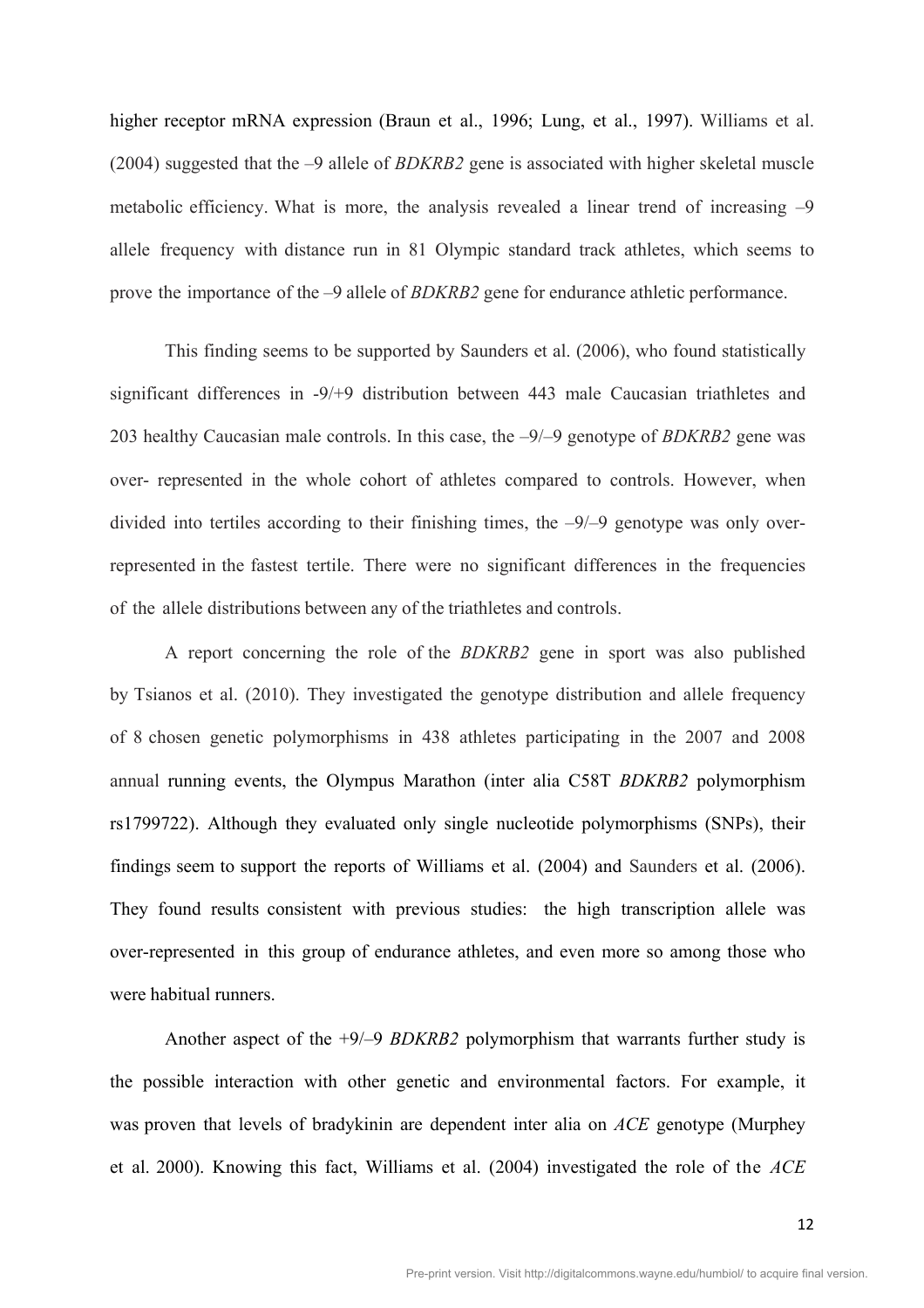and *BDKRB2* genotype combination for predisposition to sport performance. In their findings, *ACE* and *BDKRB2* analysis demonstrated a significant relationship with distance run  $(\leq 5,000 \text{ vs. } \geq 5,000 \text{ m})$ , both overall and for Caucasians only, with a greater proportion of "low kinin receptor activity" (*ACE* D allele, *BDKRB2* +9 allele) in events <5,000 m and, conversely, a greater proportion of "high kinin receptor activity" haplotypes (*ACE* I allele, *BDKRB2* –9 allele) competing in events >5,000 m (Williams et al., 2004).

Another example concerned the correlation of the *BDKRB2* gene with the *NOS3* gene. Saunders et al. (2006) pointed out that the effect of the genotype *NOS3* GG, advantageous for endurance performance, appeared only in connection with the genotype (–9/–9) of the gene *BDKRB2*. In other combinations of genotypes of both genes (*NOS3* and *BDKRB2*), the genotype GG did not show any positive correlation with an increase in sport endurance.

Contrary to these findings, Eynon et al. (2011) showed no association between the polymorphism (C825T) in the gene *GNB3* coding for the guanine nucleotide binding protein β-polypeptide 3 and BDKRB2 -9/+9 polymorphic site, despite the fact that the C825T polymorphism within the *GNB3* gene was itself previously correlated with elite athletic performance (Eynon et al., 2009).

Our results and the results of Eynon et al. (2011) are in opposition to the observations of Williams et al. (2004) and Saunders et al. (2006). In our study, we did n ot find any statistical difference in  $+9/-9$  genotype and allele frequencies in any of four investigated athletes groups (i.e. endurance athletes, sprint-endurance athletes, sprint-strength athletes and strength athletes) compared to sedentary controls. Notably, we obtained the same results both in the Polish and Russian athletes (the same in the initial as in the replication study – totally 1124 athletes in total). Eynon et al. (2011) found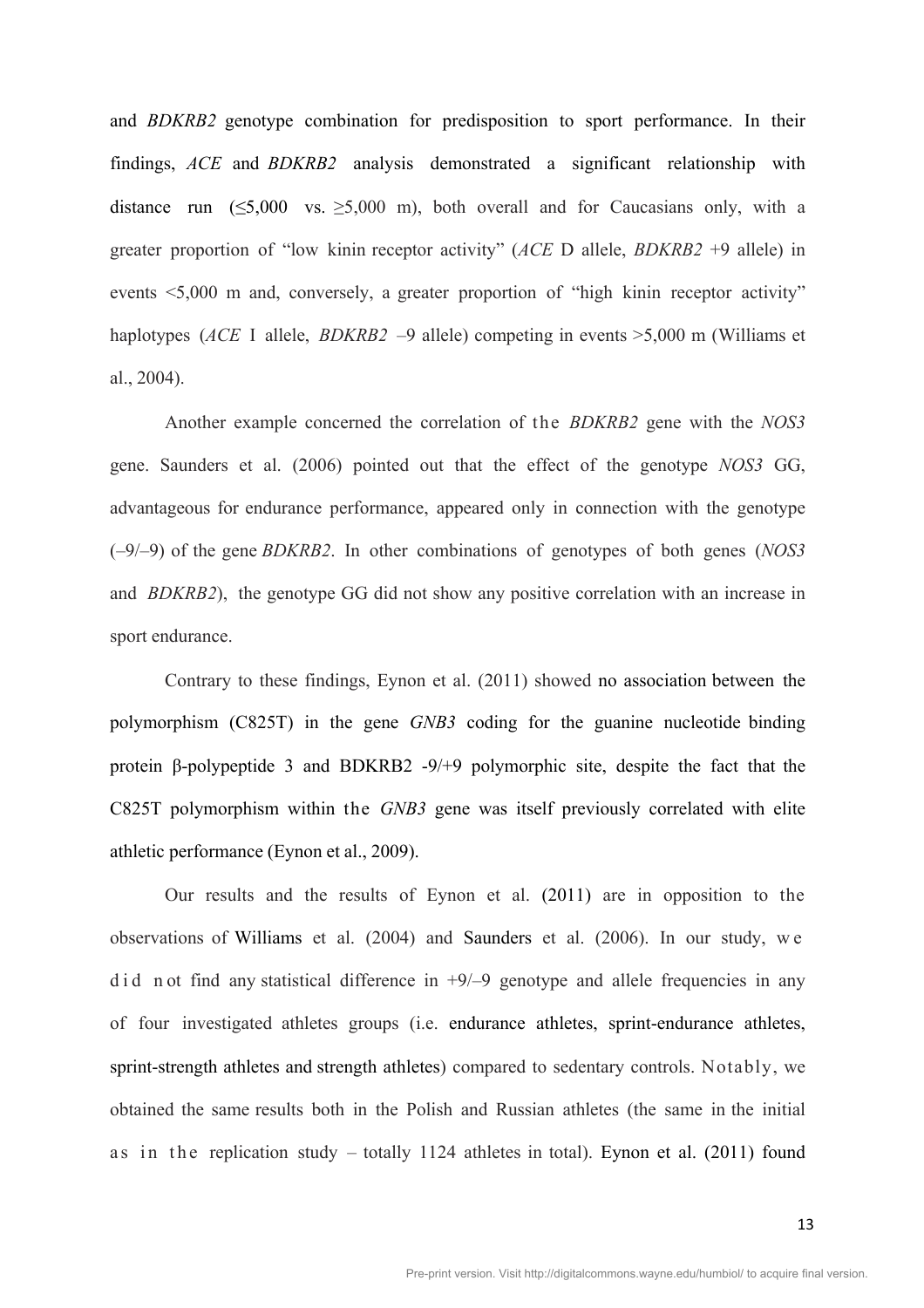that allele frequencies and genotype distribution were similar both in athlete and control groups. They also found no statistical differences between the subgroups of elite and national-level athletes.

The discrepancy between results described above may be due to differences in sample size, study designs and elite athletes' phenotype classification. The positive findings have emerged from relatively smaller cohorts (Saunders et al., 2006) or from studies of a different study design (Wiliams et al., 2004). In our study, we were able to recruit large enough samples of elite athletes (over 1100 athletes) in an attempt to overcome the sample size limitation making our study unique. Moreover, all participants were of similar ethnic and geographic backgrounds as evidenced by similar Minor Allele Frequencies (MAF). In our opinion this enabled us to reach sufficient statistical power and obtain reliable conclusions. The same methodological approach was applied in our previous work (Eynon et al. 2012) and our results should be considered valid, since all STREGA criteria were met (Little et al 2009): all athletes represented an elite level of competition; participants within each cohort were ethnically-matched; genotyping was accurate and unbiased; and genotype distributions were in HWE both in athletes and the control group of the two analyzed east-European cohorts.

However, our study is not without limitations. Elite athletic status is a complex polygenic trait involving complex gene-gene interactions as well as geneenvironment interactions (Lucia et al. 2010). Thus, the numerous polymorphic sites in candidate genes should be analyzed to explain individual variation of elite athletic status. It must be kept in mind that even if the -9/+9 *BDKRB2* polymorphism is not correlated with a predisposition to athletic performance, there may be other polymorphisms in the *BDKRB2*  gene which could hypothetically influence elite athlete status.

.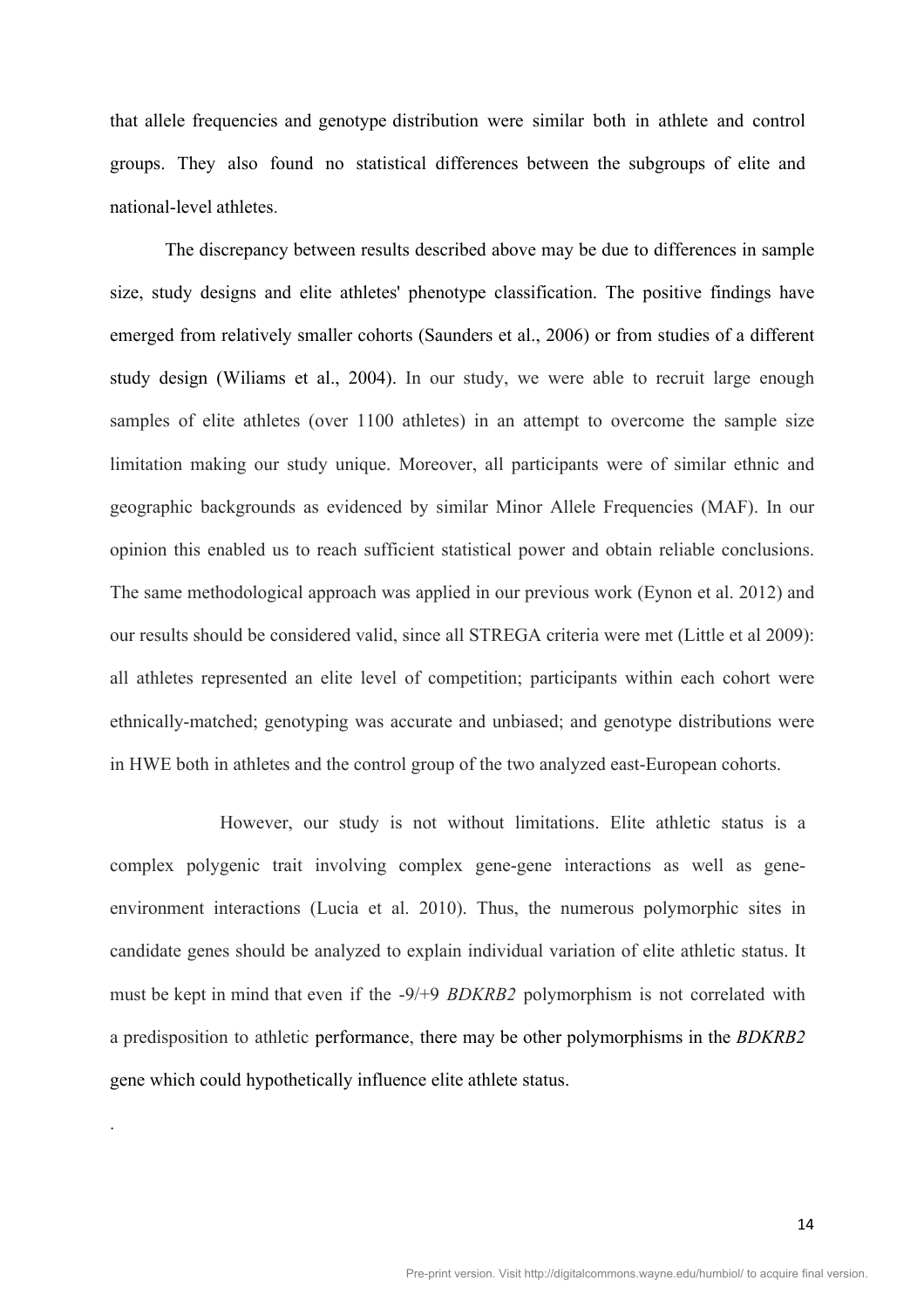## **Perspectives**

Athletic ability is a trait that involves genes which are influenced by environmental factors. Genetic components include numerous candidate genes whose natural allelic variants occur in the general population. Identifying these polymorphisms that could have an impact on athletic performance is a matter of investigation worldwide. However, one of the main deficiencies of association studies is an inadequate number of subjects and/or a lack of replication studies. In this study, we demonstrate that there is no significant association between the +9/–9 polymorphic site in the candidate gene of the *BDKRB2* and athletic performance in two independent studies of large cohorts of Polish and Russian athletes. Our results are contrary to the hypothesis that the *BDKRB2* -9/+9 polymorphism is associated with athletic ability. Our finding does not mean that other polymorphisms in *BDKRB2* gene do not have any beneficial effect on performance parameters. There might also be possible interactions with other genetic factors, because sports related phenotypes are highly polygenic and more than 79 polymorphisms are suggested to influence the athletes' results (Ahmetov and Fedotovskaya, 2012; Williams and Folland, 2008). In our opinion there is a need for further investigation in the field using independent cohorts of athletes of the same, as well as different ethnic backgrounds to replicate the obtained results and thus clarify the potential role of polymorphic variants of candidate genes in determining sport performance abilities.

### **Literature Cited**

- 1. Ahmetov, I. I, Fedotovskaya, O. N. 2012. Sports genomics: current state of knowledge and future directions. *Cell. Mol. Exerc. Physiol*. 1:e1.
- 2. Braun, A., Krammerer, S., Bohme, E., et al. 1995. Identyfication of polymorphic sites of the human Bradykinin B<sub>2</sub> receptor gene. *Biochem. Bioph. Res. Commun.*, 211:234-240.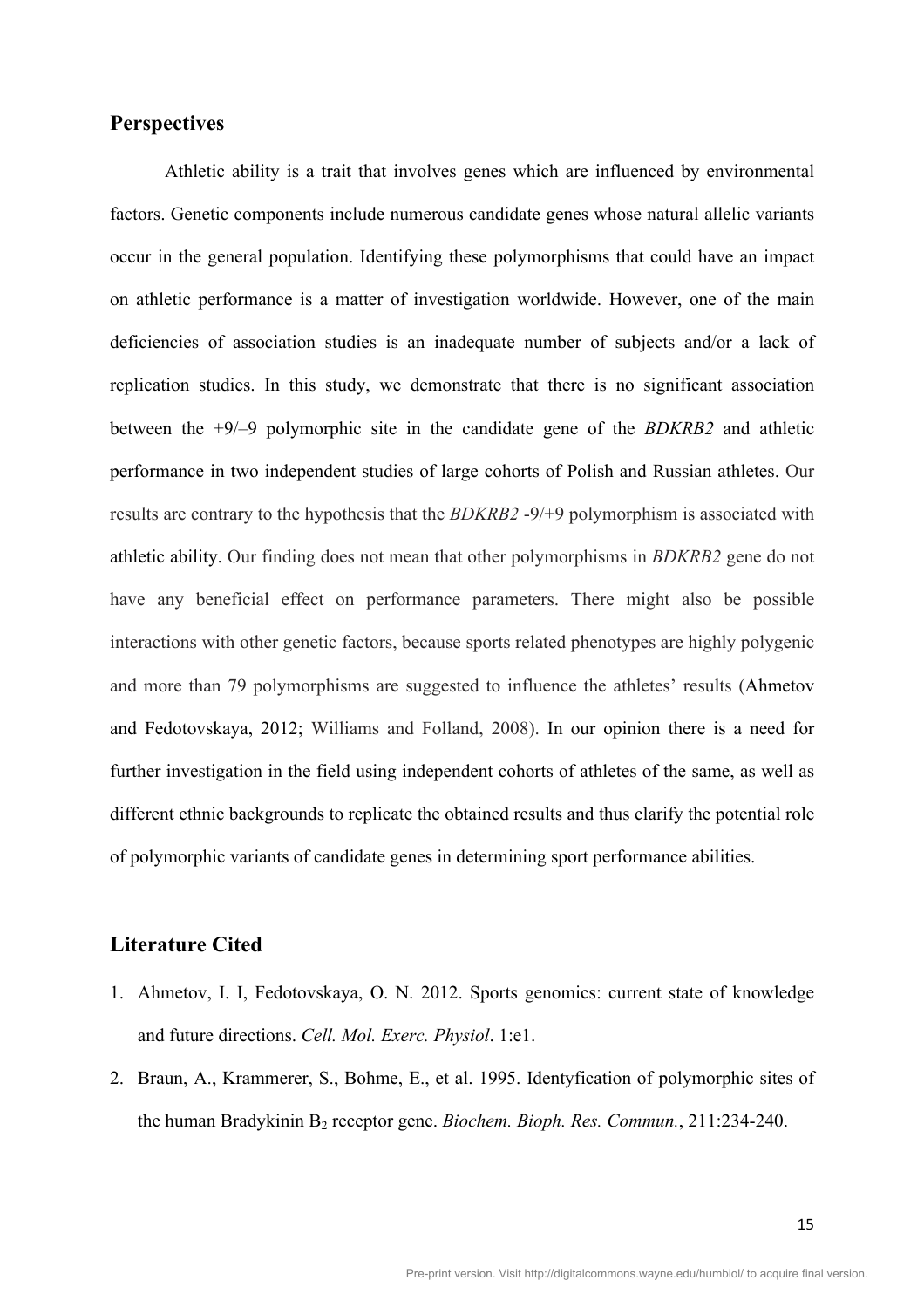- 3. Braun, A., Kammerer, S., Maier, E., et al. 1996. Polymorphisms in the gene for the human B2-bradykinin receptor. New tools in assessing a genetic risk for bradykinin-associated diseases. *Immunopharmacology*. 33:32-35.
- 4. Dhamrait, S. S, Payne, J. R., Li, P., et al. 2003. Variation in bradykinin receptor genes increases the cardiovascular risk associated with hypertension. *Eur. Heart. J.* 24:1672– 1680.
- 5. Dietze, G. J., Wicklmayr, M., Rett, K., et al. 1996. Potential role of bradykinin in forearm muscle metabolism in humans. *Diabetes* 45:S110-114.
- 6. Eynon, N., Meckel, Y., Alves, A. J., et al. 2001. Is there an interaction between BDKRB2 -9/+9 and GNB3 C825T polymorphisms and elite athletic performance? *Scand. J. Med. Sci. Sports*, 21:e242-246.
- 7. Eynon, N., Oliveira, J., Meckel, Y., et al. 2009. The guanine nucleotide binding protein beta polypeptide 3 gene C825T polymorphism is associated with elite endurance athletes. *Exp. Physiol.* 94:344-349.
- 8. Eynon N., Ruiz, J. R., Femia, P., et al. 2012. The ACTN3 R577X polymorphism across three groups of elite male European athletes. *PLoS One*. 7(8):e43132.
- 9. Fu, Y., Katsuya, T., Matsuo, A., et al. 2004. Relationship of bradykinin B2 receptor gene polymorphism with essential hypertension and left ventricular hypertrophy. *Hypertens Res.* 27:933-938.
- 10. Hallberg, P., Lind, L., Michaëlsson, K., et al. 2003. B2 bradykinin receptor (B2BKR) polymorphism and change in left ventricular mass in response to antihypertensive treatment: results from the Swedish Irbesartan Left Ventricular Hypertrophy Investigation versus Atenolol (SILVHIA) trial. *J. Hypertens.* 21:621–624.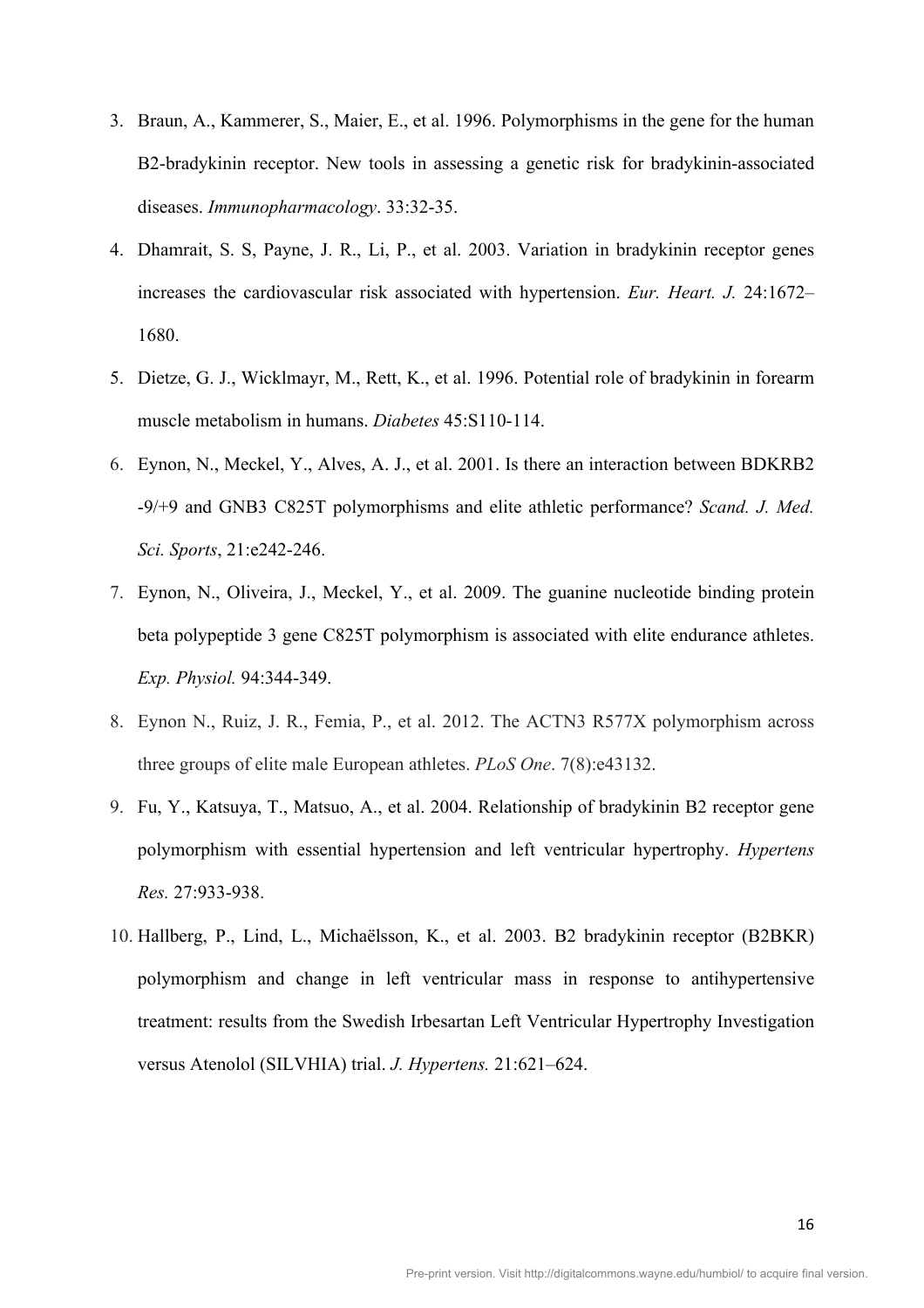- 11. Henriksen, E. J., Jacob, S., Kinnick, T. R., et al. 1999. ACE inhibition and glucose transport in insulinresistant muscle: roles of bradykinin and nitric oxide. *Am. J. Physiol.* 277:R332-R336.
- 12. Jones, A., Woods, D. R. 2003. Skeletal muscle RAS and exercise performance. *Int. J. Biochem. Cell Biol.* 35:855-866.
- 13. Kammerer, S., Braun, A., Arnold, N., et al. 1995. The human bradykinin  $B_2$  receptor gene: full length cDNA, genomic organization and identyfication of the regulatory region. *Biochem. Biophys. Res. Commun.* 211:226-233.
- 14. Kimura, T., Yokoyama, T., Matsumura, Y., et al. 2003. NOS3 genotype–dependent correlation between blood pressure and physical activity. *Hypertension* 41:355-360.
- 15. Little, J., Higgins, J. P., Ioannidis, J. P., et. al. 2009. STrengthening the REporting of Genetic Association studies (STREGA)--an extension of the STROBE statement. *Eur. J. Clin. Invest.* 39:247-266.
- 16. Lucía, A., Morán, M., Zihong, H., et al. 2010. Elite athletes: are the genes the champions? *Int. J. Sports Physiol. Perform*. 5(1):98-102.
- 17. Lung, C. C., Chan, E. K., Zuraw, B. L. 1997. Analysis of an exon 1 polymorphism of the B2 bradykinin receptor gene and its transcript in normal subjects and patients with C1 inhibitor deficiency. *J. Allergy Clin. Immunol.* 99:34–46.
- 18. Ma, J. X., Wang, D. Z., Ward, D. C., et al. 1994. Structure and chromosomal localization of the gene (BDKRB2) encoding human bradykinin B2 receptor. *Genomics* 23:362–369.
- 19. Mayfield, R. K., Shimojo, N., Jaffa, A. A. 1996. Skeletal muscle kallikrein: potential role in metabolic regulation. *Diabetes* 45:S20–23.
- 20. Moreau, M. E., Garbacki, N., Molinaro, G., et al. 2005. The kallikrein-kinin system: current and future pharmacological targets. *J. Pharmacol. Sci*. 99:6-38.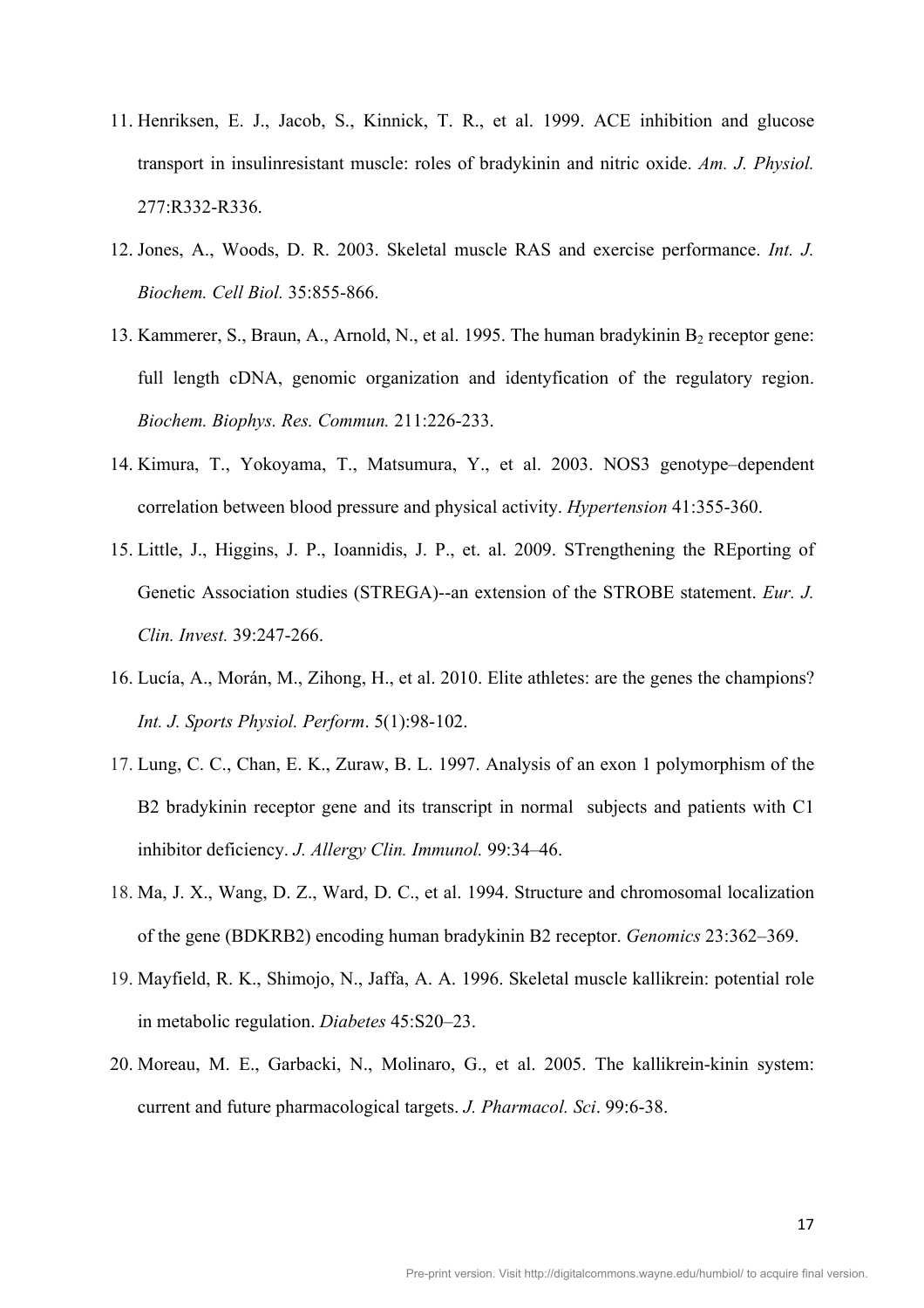- 21. Murphey, L. J., Gainer, J. V., Vaughan, D. E., et al. 2000. Angiotensin converting enzyme insertion/deletion polymorphism modulates the human in vivo metabolism of bradykinin. *Circulation* 102:829–832.
- 22. Prado, G. N., Taylor, L., Zhou, X., et al. 2002. Mechanisms regulating the expression, self-maintenance and signaling-function of the bradykinin B2 and B1 receptors. *J. Cell. Physiol.* 193:275-286.
- 23. Quyyumi, A. A., Dakak, N., Andrews, N. P, et al. 1995. Contribution of nitric oxide to metabolic coronary vasodilation in the human heart. *Circulation* 92:320–326.
- 24. Regoli, D., Barabé, J. 1980. Pharmacology of bradykinin and related kinins. *Pharmacol. Rev*. 32:1–46.
- 25. Rett, K., Wicklmayr, M., Dietze, G. J. 1990. Metabolic effects of kinins: historical and recent developments. *J. Cardiovasc. Pharmacol*. 15(6):S57-S59.
- 26. Saunders, C. J., de Milander, L., Hew-Butler, T., et al. 2006. Dipsogenic genes associated with weight changes during Ironman Triathlons. *Hum. Mol. Genet.* 15:2980–2987.
- 27. Shen, W., Zhang, X., Zhao, G., et al. 1995. Nitric oxide production and NO synthase gene expression contribute to vascular regulation during exercise. *Med. Sci. Sports Exerc.* 27:1125–1134.
- 28. Tsianos, G. I., Evangelou, E., Boot, A., et al. 2010. Associations of polymorphisms of eight muscle- or metabolism-related genes with performance in Mount Olympus marathon runners. *J. Appl. Physiol.* 108:567-574.
- 29. Williams, A. G., Dhamrait, S. S., Wootton, P. T., et al. 2004. Bradykinin receptor gene variant and human physical performance. *J. Appl. Physiol.* 96:938–942.
- 30. Williams, A. G., Folland, J. P. 2008. Similarity of polygenic profiles limits the potential for elite human physical performance. *J. Physiol.* 586:113–121.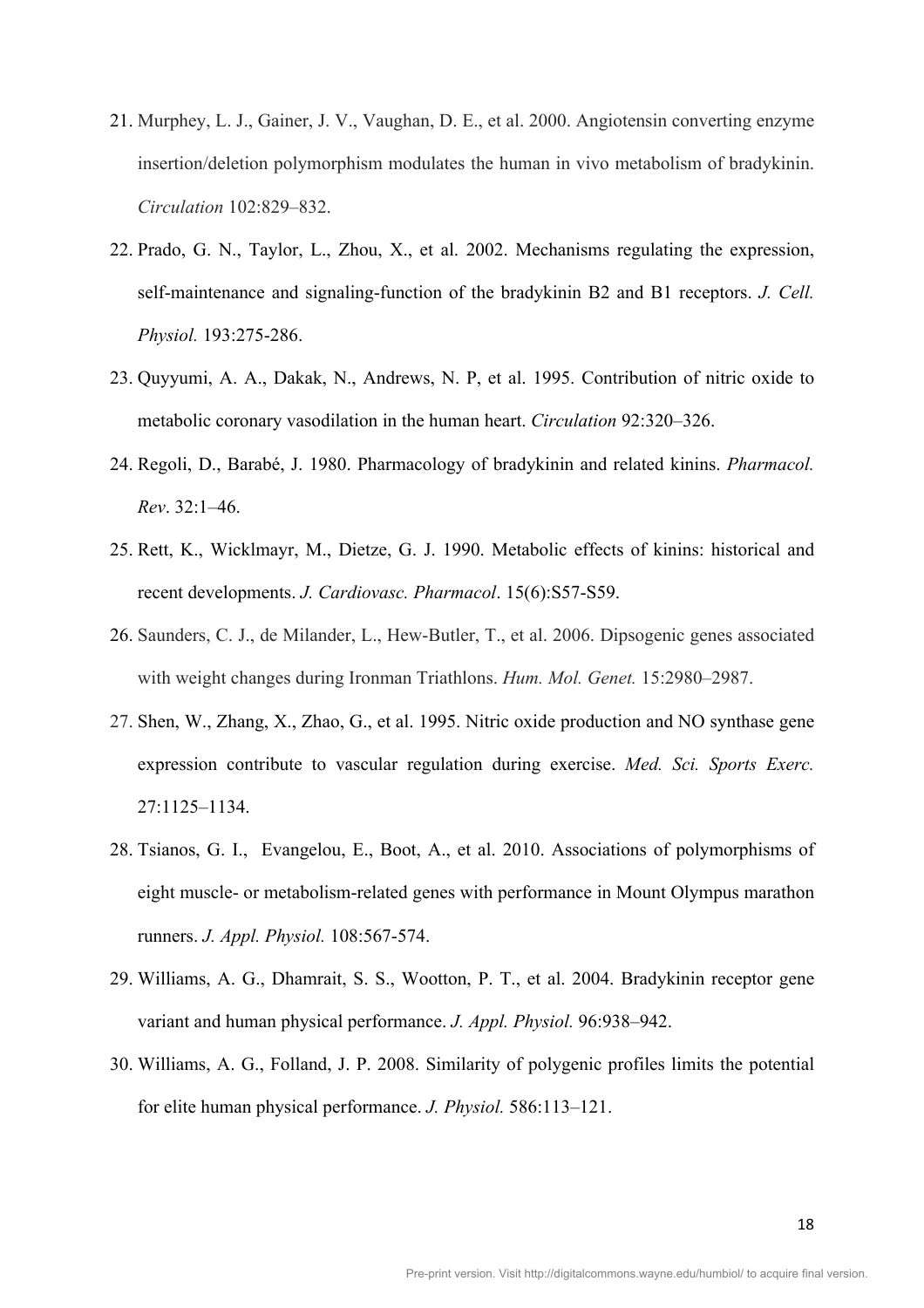| <b>Sport</b>                   | $\boldsymbol{n}$                                                                            | Genotypes (n)    |                | $\boldsymbol{P}$        | $-9$ allele $(\% )$ | $\boldsymbol{P}$ |       |  |
|--------------------------------|---------------------------------------------------------------------------------------------|------------------|----------------|-------------------------|---------------------|------------------|-------|--|
|                                |                                                                                             | $+9/+9$          | $+9/ -9$       | $-9/-9$                 |                     |                  |       |  |
| 1. Endurance athletes          |                                                                                             |                  |                |                         |                     |                  |       |  |
| Triathlon                      | $\overline{4}$                                                                              | $\overline{2}$   |                |                         | 0.554               | 37.50            | 0.637 |  |
| Race walking                   | 6                                                                                           | $\overline{2}$   | $\overline{2}$ | $\overline{c}$          | 0.645               | 50.00            | 0.773 |  |
| Road cycling                   | 14                                                                                          | $\overline{4}$   | $\,8\,$        | $\mathbf{2}$            | 0.831               | 42.86            | 0.754 |  |
| Cross-country skiing           | $\overline{2}$                                                                              |                  | $\mathbf{1}$   | $\boldsymbol{0}$        | 0.697               | 25.00            | 0.403 |  |
| <b>Total</b>                   | 26                                                                                          | $\boldsymbol{9}$ | 12             | $\overline{\mathbf{5}}$ | 0.812               | 42.31            | 0.616 |  |
| 2. Strength-endurance athletes |                                                                                             |                  |                |                         |                     |                  |       |  |
| Rowing                         | 41                                                                                          | 11               | 21             | $\mathbf{9}$            | 0.953               | 47.56            | 0.761 |  |
| Running 3-10 km                | 17                                                                                          | 6                | $\overline{7}$ | $\overline{4}$          | 0.734               | 44.12            | 0.842 |  |
| Swimming 800-1500 m            | $8\,$                                                                                       | $\overline{3}$   | $\overline{4}$ |                         | 0.796               | 37.50            | 0.505 |  |
| <b>Total</b>                   | 66                                                                                          | 20               | 32             | 14                      | 0.940               | 45.45            | 0.933 |  |
| 3. Sprint-strength athletes    |                                                                                             |                  |                |                         |                     |                  |       |  |
| Kayaking                       | $10\,$                                                                                      | $\overline{2}$   | 3              | 5                       | 0.073               | 65.00            | 0.087 |  |
|                                | Pre-print version. Visit http://digitalcommons.wayne.edu/humbiol/ to acquire final version. |                  |                |                         |                     |                  |       |  |

Running 800-1500 m 7 3 3 1 0.709 35.71 0.449

Table 1. The *BDKRB2* genotype distribution and frequencies of the *BDKRB2* gene -9 allele in Polish athletes stratified by the values of relative aerobic/anaerobic energy system contribution, time of competitive exercise performance and intensity of exertion in each sport (Initial study).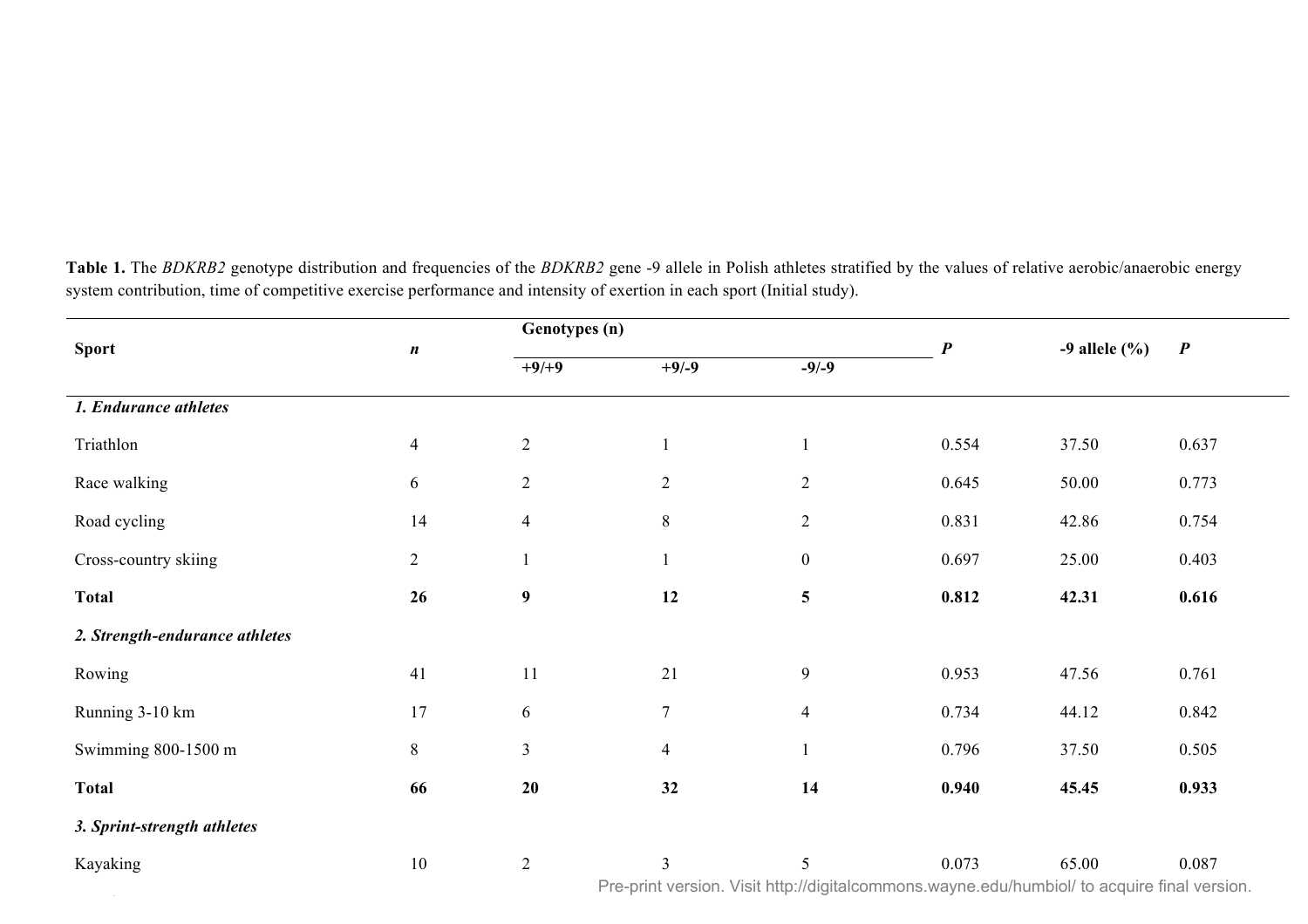| Wrestling                  | 41     | $8\,$          | 25     | $\,8\,$        | 0.369 | 50.00 | 0.462 |
|----------------------------|--------|----------------|--------|----------------|-------|-------|-------|
| <b>Boxing</b>              | 19     | $\mathfrak{Z}$ | 15     |                | 0.047 | 44.74 | 0.893 |
| Fencing                    | 17     | 6              | $8\,$  | $\mathfrak{Z}$ | 0.839 | 41.18 | 0.590 |
| <b>Total</b>               | 110    | 28             | 59     | 23             | 0.763 | 47.73 | 0.601 |
| 4. Strength athletes       |        |                |        |                |       |       |       |
| Running 100-400 m          | 29     | 5              | $18\,$ | 6              | 0.365 | 51.72 | 0.378 |
| Powerlifting               | $22\,$ | 6              | 11     | $\sqrt{5}$     | 0.964 | 47.73 | 0.804 |
| Weightlifting              | 20     | $\mathfrak{Z}$ | 13     | $\overline{4}$ | 0.353 | 52.50 | 0.404 |
| Throwing events            | 14     | 6              | 6      | $\mathfrak{2}$ | 0.507 | 35.71 | 0.287 |
| Jumping events             | 15     | $\overline{3}$ | 9      | $\mathfrak{Z}$ | 0.723 | 50.00 | 0.650 |
| <b>Total</b>               | 100    | 23             | 57     | 20             | 0.422 | 48.50 | 0.479 |
| <b>All Polish athletes</b> | 302    | 80             | 160    | 62             | 0.739 | 47.02 | 0.626 |
| <b>Polish controls</b>     | 684    | 197            | 347    | 140            | 1.000 | 45.83 | 1.000 |

*P* values are calculated by  $\chi^2$  test for comparisons between groups of athletes and control group.

A Bonferroni corrected alpha level was set at 0.0021. No statistically significant differences between athletes and controls were found.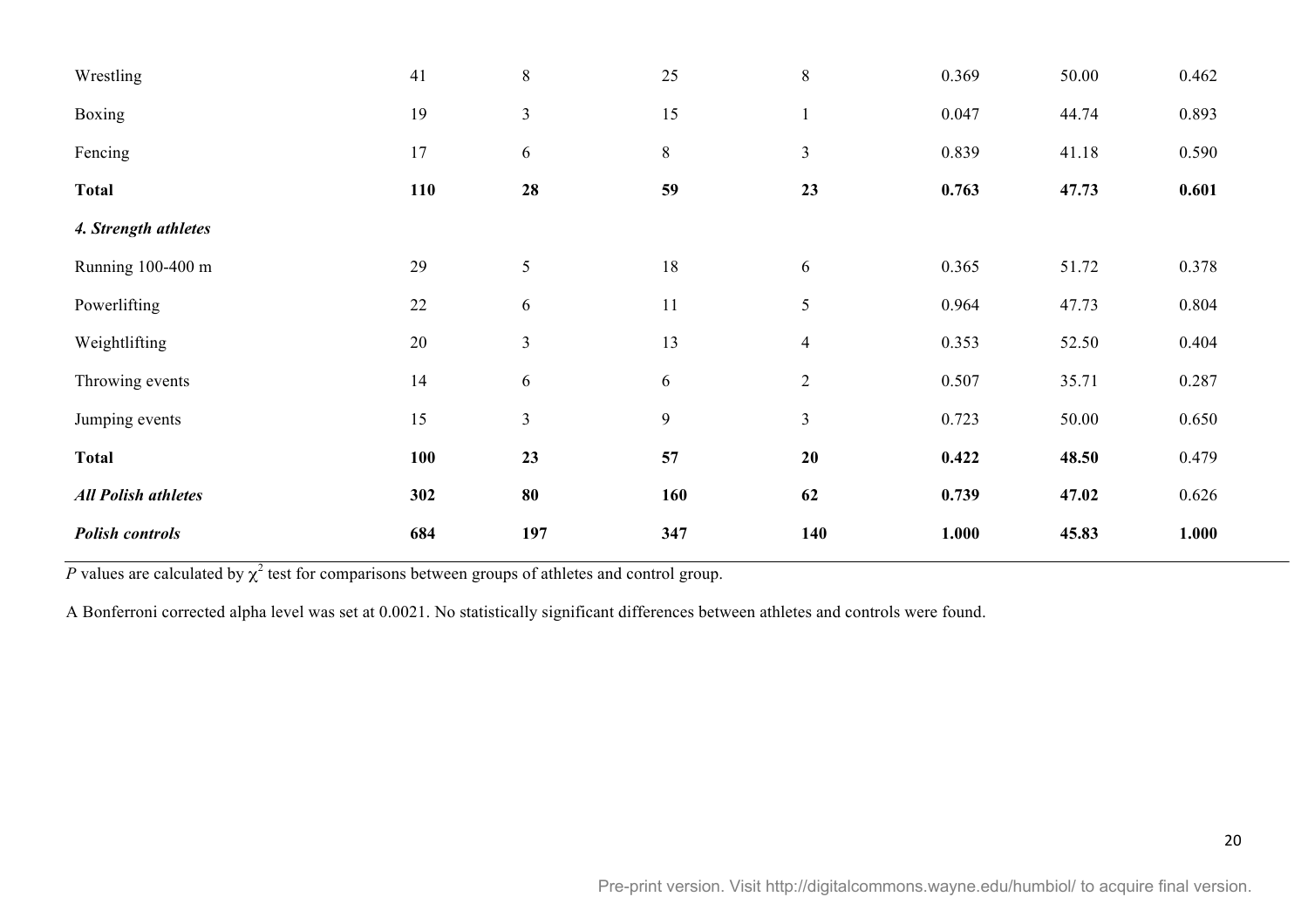| <b>Sport</b>                   |                 | Genotypes (n)    |                | $\boldsymbol{P}$ |       | $\boldsymbol{P}$ |       |
|--------------------------------|-----------------|------------------|----------------|------------------|-------|------------------|-------|
|                                | $\mathbf n$     | $+9/+9$          | $+9/-9$        | $-9/-9$          |       | -9 allele $%$    |       |
| 1. Endurance athletes          |                 |                  |                |                  |       |                  |       |
| Biathlon                       | 39              | $8\,$            | 26             | $\mathfrak{S}$   | 0.116 | 46.15            | 0.959 |
| Cross-country skiing           | 44              | 17               | 18             | $\overline{9}$   | 0.412 | 40.91            | 0.435 |
| Swimming 5-25 km               | 17              | $\mathfrak{Z}$   | 9              | $\mathfrak{S}$   | 0.508 | 55.88            | 0.248 |
| <b>Total</b>                   | 100             | 28               | 53             | 19               | 0.804 | 45.50            | 0.938 |
| 2. Strength-endurance athletes |                 |                  |                |                  |       |                  |       |
| Rowing                         | 76              | 24               | 44             | $8\,$            | 0.092 | 39.47            | 0.162 |
| Running 3-10 km                | 5               | $\boldsymbol{0}$ | $\mathbf{1}$   | $\overline{4}$   | 0.006 | 90.00            | 0.005 |
| Swimming 800-1500 m            | $\overline{9}$  | $\mathbf{1}$     | $\overline{3}$ | 5                | 0.042 | 72.20            | 0.032 |
| Speed skating 5-10 km          | $5\phantom{.0}$ | $\overline{2}$   | $\mathbf{1}$   | $\overline{2}$   | 0.387 | 50.00            | 0.793 |
| <b>Total</b>                   | 95              | 27               | 49             | 19               | 0.932 | 45.80            | 1.00  |
| 3. Sprint-strength athletes    |                 |                  |                |                  |       |                  |       |
| Kayaking                       | 34              | 12               | 15             | $7\phantom{.0}$  | 0.753 | 42.65            | 0.606 |
| Running 800-1500 m             | $\mathfrak{Z}$  | $\mathbf{1}$     | $\mathbf{1}$   |                  | 0.825 | 50.00            | 0.839 |
| Swimming 200-400 m             | 37              | $8\,$            | 22             | $\overline{7}$   | 0.477 | 48.65            | 0.641 |

Table 2. The *BDKRB2* genotype distribution and frequencies of the *BDKRB2* gene -9 allele in Russian athletes stratified by the values of relative aerobic/anaerobic energy system contribution, time of competitive exercise performance and intensity of exertion in each sport (Replication study).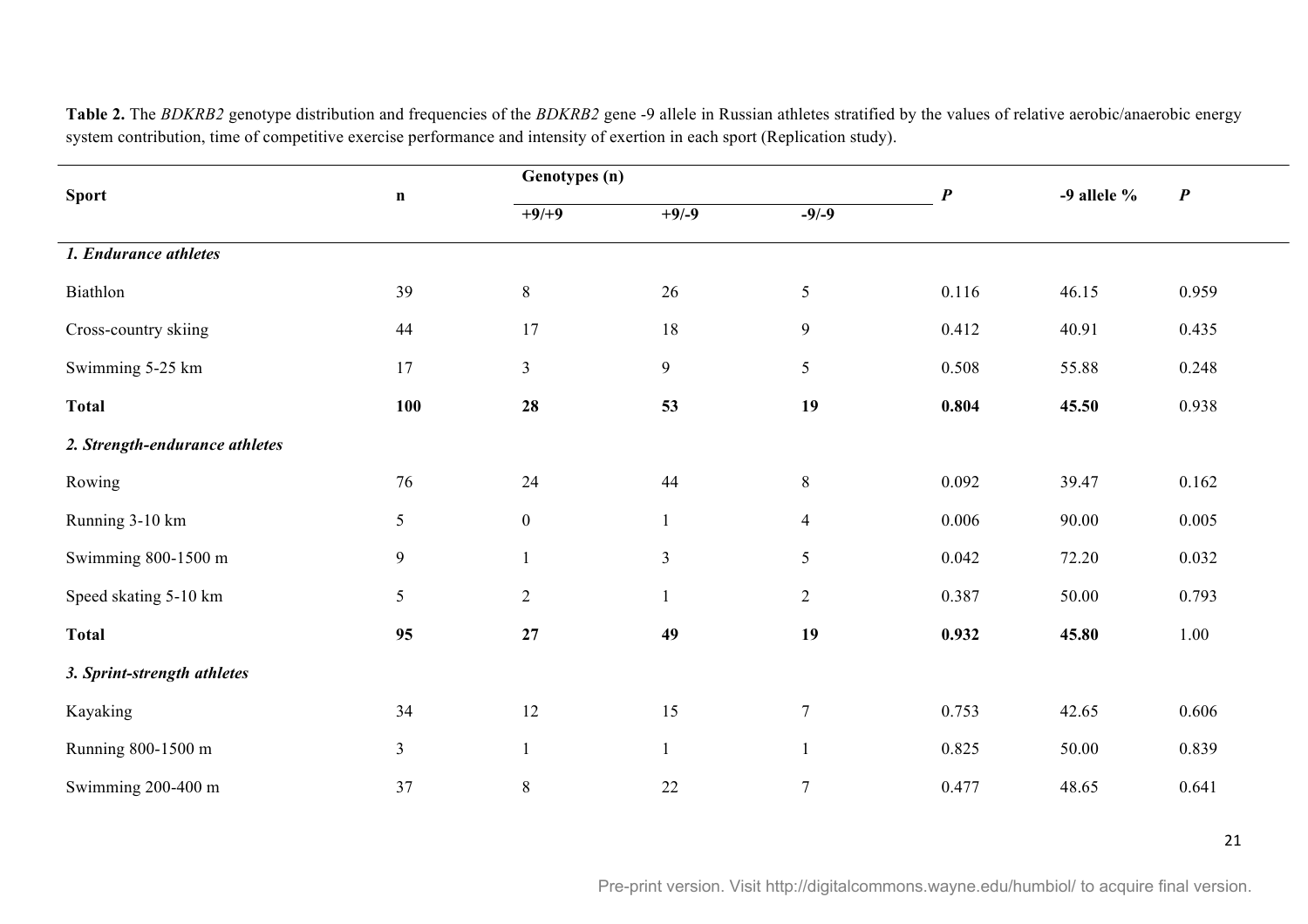| Speed skating, 1,5-3 km     | $\overline{7}$ | $\overline{3}$   | $\overline{4}$ | $\boldsymbol{0}$ | 0.371 | 28.60 | 0.281 |
|-----------------------------|----------------|------------------|----------------|------------------|-------|-------|-------|
| Boxing                      | 25             | 5                | 14             | 6                | 0.600 | 52.00 | 0.468 |
| Wrestling                   | 112            | $22\,$           | 58             | 32               | 0.063 | 54.40 | 0.022 |
| Alpine skiing               | 19             | $5\overline{)}$  | 14             | $\boldsymbol{0}$ | 0.045 | 36.84 | 0.273 |
| Artistic gymnastics         | 59             | 16               | 32             | 11               | 0.785 | 45.76 | 0.984 |
| Short track                 | $22\,$         | $5\overline{)}$  | $10\,$         | $\boldsymbol{7}$ | 0.468 | 54.55 | 0.257 |
| Fencing                     | 60             | 16               | 32             | $12\,$           | 0.850 | 46.70 | 0.923 |
| Football                    | 82             | 22               | 53             | $7\phantom{.0}$  | 0.011 | 40.50 | 0.238 |
| Ice hockey                  | $70\,$         | $22\,$           | 34             | 14               | 0.935 | 44.30 | 0.786 |
| <b>Total</b>                | 530            | 137              | 289            | 104              | 0.257 | 46.89 | 0.670 |
|                             |                |                  |                |                  |       |       |       |
| 4. Strength athletes        |                |                  |                |                  |       |       |       |
| Running 100-400 m           | $10\,$         | $\overline{2}$   | $\overline{3}$ | $\mathfrak{S}$   | 0.089 | 65.00 | 0.089 |
| Speed skating 500-1000 m    | 13             | $\mathfrak{Z}$   | 8              | $\overline{2}$   | 0.691 | 46.15 | 0.976 |
| Swimming 50-100 m           | $28\,$         | 13               | $12\,$         | $\mathfrak{Z}$   | 0.123 | 32.14 | 0.044 |
| Weightlifting               | 34             | 6                | $17\,$         | $11\,$           | 0.184 | 57.35 | 0.065 |
| Throwing events             | 5              | $\boldsymbol{0}$ | 5              | $\boldsymbol{0}$ | 0.087 | 50.00 | 0.793 |
| Jumping events              | $7\phantom{.}$ | $\mathbf{1}$     | $\overline{3}$ | $\overline{3}$   | 0.345 | 64.29 | 0.169 |
| <b>Total</b>                | 97             | 25               | 48             | 24               | 0.648 | 49.48 | 0.353 |
| <b>All Russian athletes</b> | 822            | 217              | 439            | 166              | 0.357 | 46.90 | 0.629 |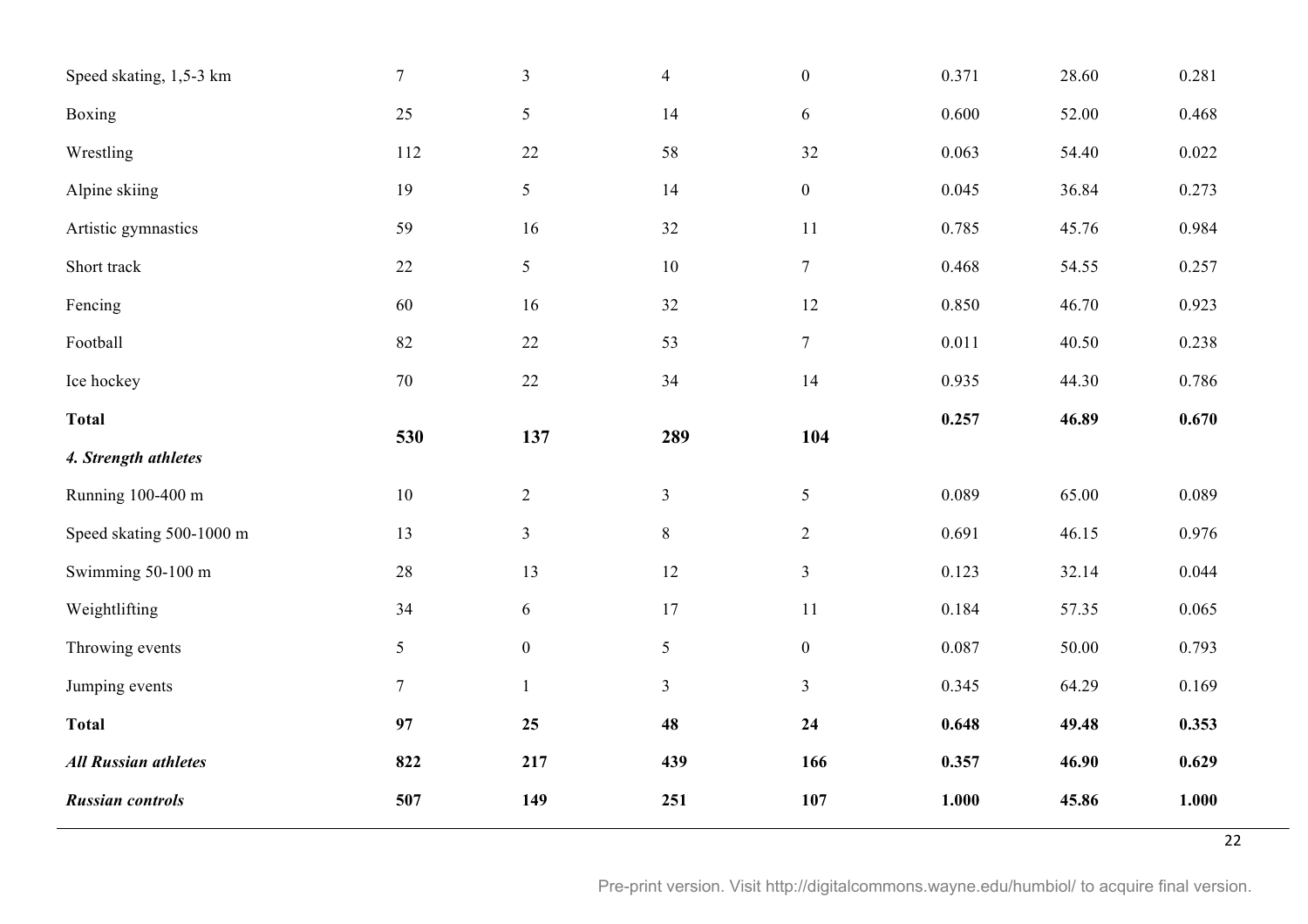*P* values are calculated by  $\chi^2$  test for comparisons between groups of athletes and control group.

A Bonferroni corrected alpha level was set at 0.0016. No statistically significant differences between athletes and controls were found.

23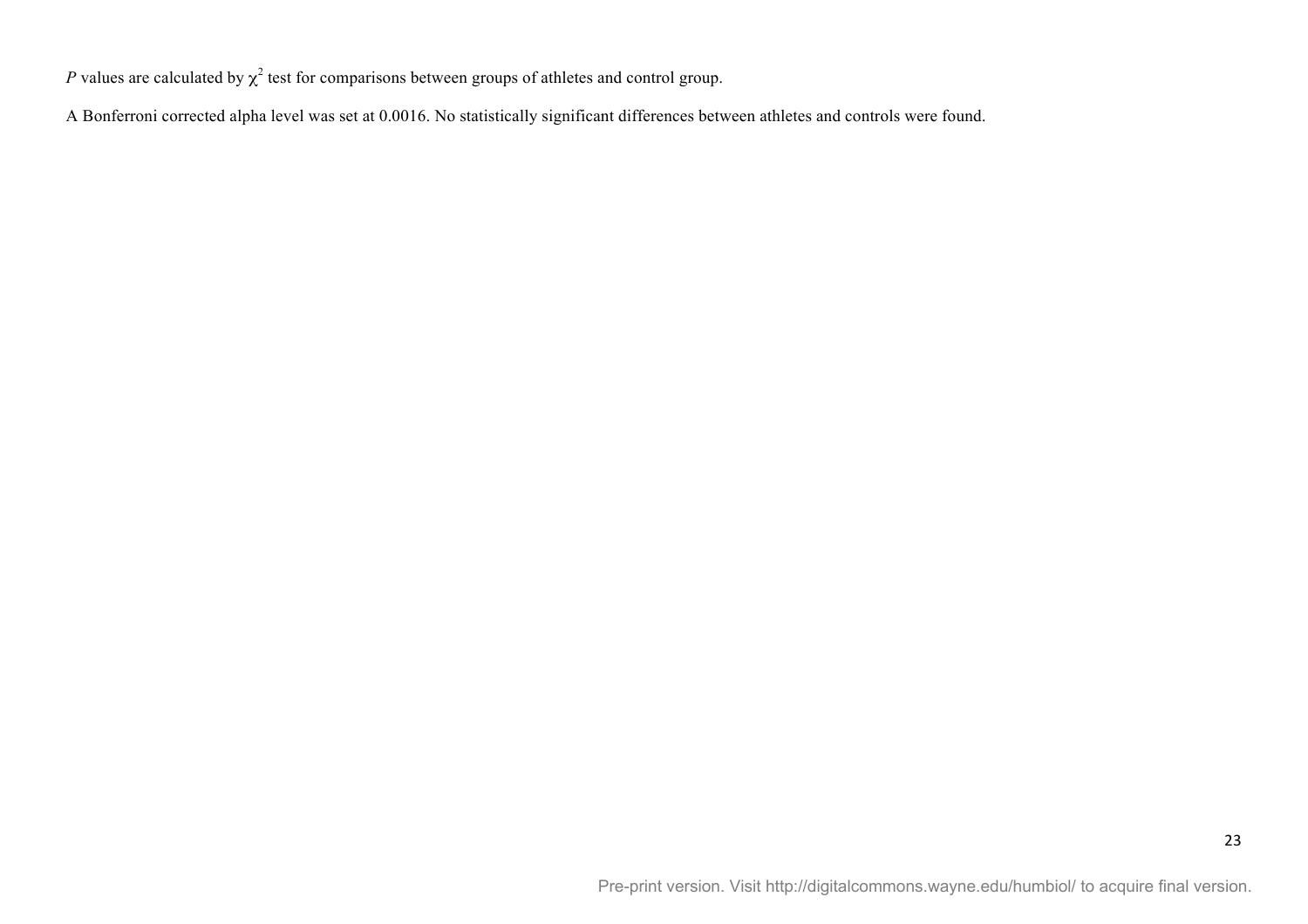| <b>Sport</b>                   | $\mathbf n$    | Genotypes (n)  |                | $\boldsymbol{P}$ | $-9$ allele % | $\boldsymbol{P}$ |       |
|--------------------------------|----------------|----------------|----------------|------------------|---------------|------------------|-------|
|                                |                | $+9/+9$        | $+9/-9$        | $-9/-9$          |               |                  |       |
| 1. Endurance athletes          |                |                |                |                  |               |                  |       |
| Biathlon                       | 39             | $8\,$          | 26             | $\sqrt{5}$       | 0.127         | 46.15            | 0.956 |
| Triathlon                      | $\overline{4}$ | $\mathbf{2}$   | $\mathbf{1}$   | $\mathbf{1}$     | 0.565         | 37.50            | 0.636 |
| Race walking                   | 6              | $\overline{2}$ | $\overline{2}$ | $\overline{2}$   | 0.659         | 50.00            | 0.773 |
| Road cycling                   | 14             | $\overline{4}$ | $8\,$          | $\overline{2}$   | 0.813         | 42.86            | 0.752 |
| Cross-country skiing 5-10 km   | 46             | 18             | 19             | 9                | 0.323         | 40.21            | 0.339 |
| Swimming 5-25 km               | 17             | $\overline{3}$ | 9              | 5                | 0.500         | 55.88            | 0.243 |
| <b>Total</b>                   | 126            | 37             | 65             | 24               | 0.903         | 44.84            | 0.812 |
| 2. Strength-endurance athletes |                |                |                |                  |               |                  |       |
| Rowing                         | 117            | 35             | 65             | 17               | 0.264         | 42.31            | 0.333 |
| Running 3-10 km                | $22\,$         | 6              | $8\,$          | $8\,$            | 0.186         | 54.55            | 0.251 |
| Swimming 800-1500 m            | 17             | $\overline{4}$ | $\overline{7}$ | 6                | 0.342         | 55.88            | 0.321 |
| Speed skating 5-10 km          | 5              | $\overline{2}$ | $\mathbf{1}$   | $\overline{2}$   | 0.367         | 50.00            | 0.792 |
| <b>Total</b>                   | 161            | 47             | 81             | 33               | 0.997         | 45.65            | 0.996 |
| 3. Sprint-strength athletes    |                |                |                |                  |               |                  |       |
| Kayaking                       | 44             | 14             | 18             | $12\,$           | 0.425         | 47.73            | 0.727 |

Table 3. The *BDKRB2* genotype distribution and frequencies of the *BDKRB2* gene –9 allele in Polish and Russian athletes stratified by the values of relative aerobic/anaerobic energy system contribution, time of competitive exercise performance and intensity of exertion in each sport (Combined study).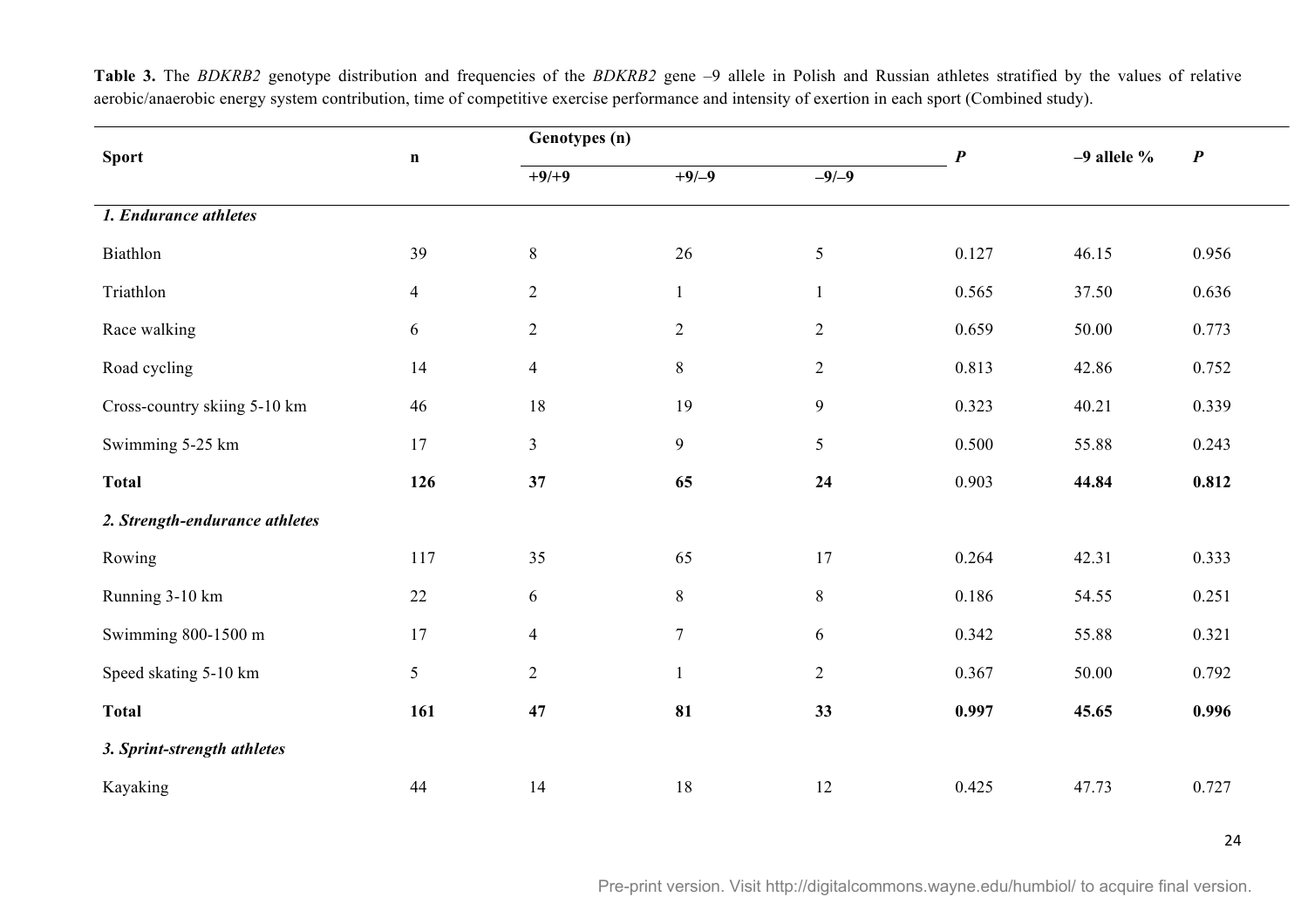| Running 800-1500 m       | 10              | $\overline{4}$   | $\overline{4}$ | $\overline{2}$   | 0.734 | 40.00 | 0.601 |
|--------------------------|-----------------|------------------|----------------|------------------|-------|-------|-------|
| Swimming 200-400 m       | 40              | $\overline{9}$   | 23             | $8\,$            | 0.608 | 48.75 | 0.607 |
| Speed skating. 1.5-3 km  | $7\phantom{.0}$ | $\mathfrak{Z}$   | $\overline{4}$ | $\boldsymbol{0}$ | 0.373 | 28.6  | 0.305 |
| Short track              | 22              | $\sqrt{5}$       | $10\,$         | $\overline{7}$   | 0.435 | 54.55 | 0.251 |
| Judo                     | 13              | 5                | $\overline{4}$ | $\overline{4}$   | 0.371 | 46.15 | 0.974 |
| Wrestling                | 153             | $30\,$           | 83             | $40\,$           | 0.037 | 53.27 | 0.017 |
| Boxing                   | $44\,$          | $8\,$            | 29             | $\boldsymbol{7}$ | 0.117 | 48.86 | 0.653 |
| Fencing                  | 77              | 22               | 40             | 15               | 0.949 | 45.45 | 0.992 |
| Football                 | 82              | $22\,$           | 53             | $\tau$           | 0.011 | 40.50 | 0.238 |
| Ice hockey               | 70              | $22\,$           | 34             | 14               | 0.935 | 44.30 | 0.786 |
| Alpine skiing            | 19              | 5                | 14             | $\boldsymbol{0}$ | 0.049 | 36.84 | 0.269 |
| Artistic gymnastics      | 59              | 16               | 32             | 11               | 0.829 | 45.76 | 0.986 |
| <b>Total</b>             | 640             | 165              | 348            | 127              | 0.206 | 47.03 | 0.514 |
| 4. Strength athletes     |                 |                  |                |                  |       |       |       |
| Running 100-400 m        | 39              | $\boldsymbol{7}$ | $21\,$         | 11               | 0.256 | 55.13 | 0.105 |
| Speed skating 500-1000 m | 13              | $\mathfrak{Z}$   | $8\,$          | $\overline{2}$   | 0.717 | 46.15 | 0.974 |
| Swimming 50-100 m        | $28\,$          | 13               | $12\,$         | $\mathfrak{Z}$   | 0.108 | 32.14 | 0.041 |
| Powerlifting             | 22              | $\sqrt{6}$       | 11             | 5                | 0.968 | 47.73 | 0.803 |
| Weightlifting            | 54              | $\mathbf{9}$     | 30             | 15               | 0.117 | 55.56 | 0.047 |
| Throwing events          | 19              | $\sqrt{6}$       | 11             | $\overline{2}$   | 0.546 | 39.47 | 0.434 |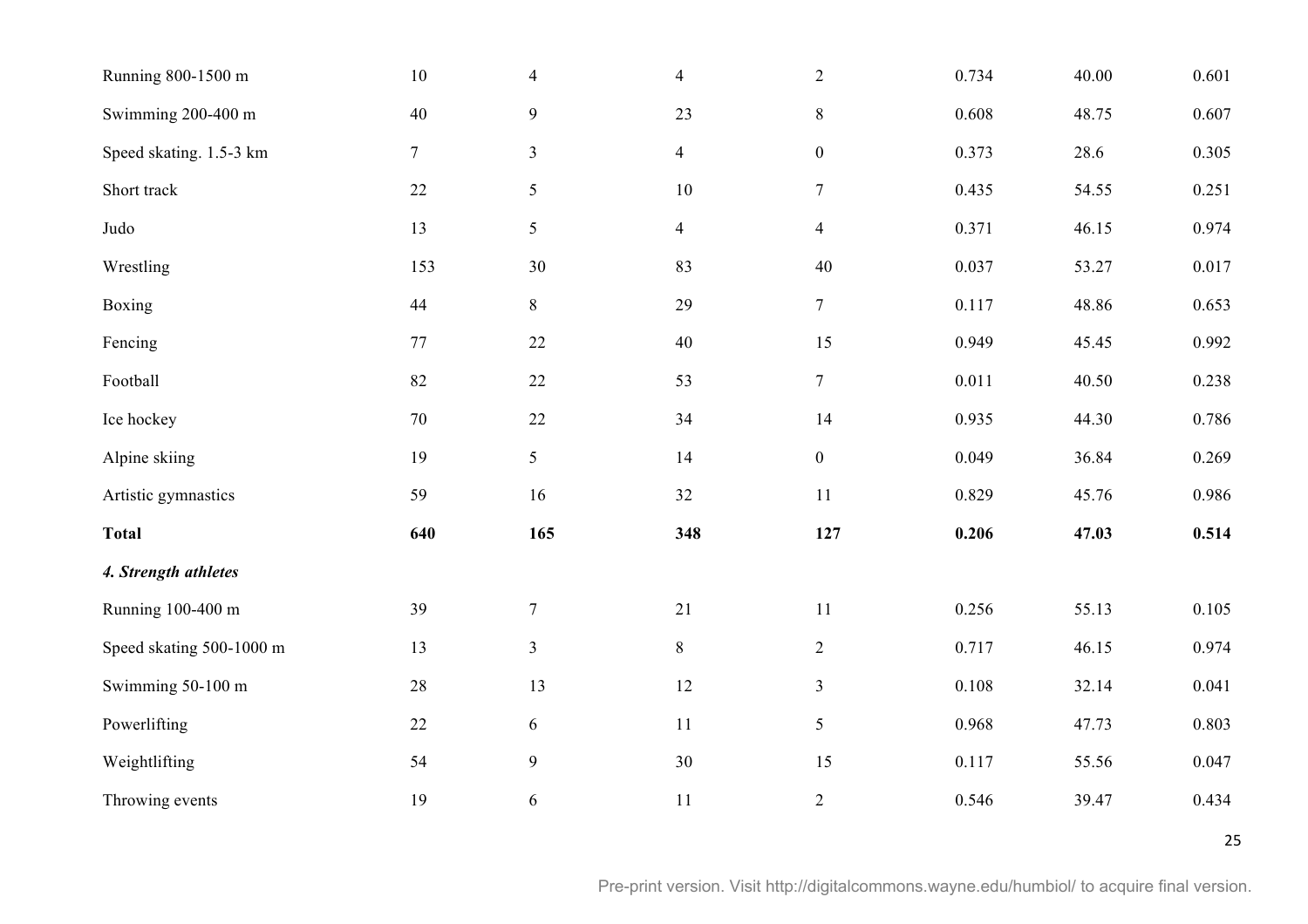| Jumping events                         | 22   |     | 12  |     | 0.494 | 54.55 | 0.251 |
|----------------------------------------|------|-----|-----|-----|-------|-------|-------|
| <b>Total</b>                           | 197  | 48  | 105 | 44  | 0.400 | 48.98 | 0.246 |
| <b>All Polish and Russian athletes</b> | 1124 | 297 | 599 | 228 | 0.278 | 46.93 | 0.477 |
| <b>Polish and Russian controls</b>     | 1191 | 346 | 598 | 247 | 1.000 | 45.84 | 000.1 |

*P* values are calculated by  $\chi^2$  test for comparisons between groups of athletes and control group.

A Bonferroni corrected alpha level was set at 0.0014. No statistically significant differences between athletes and controls were found.